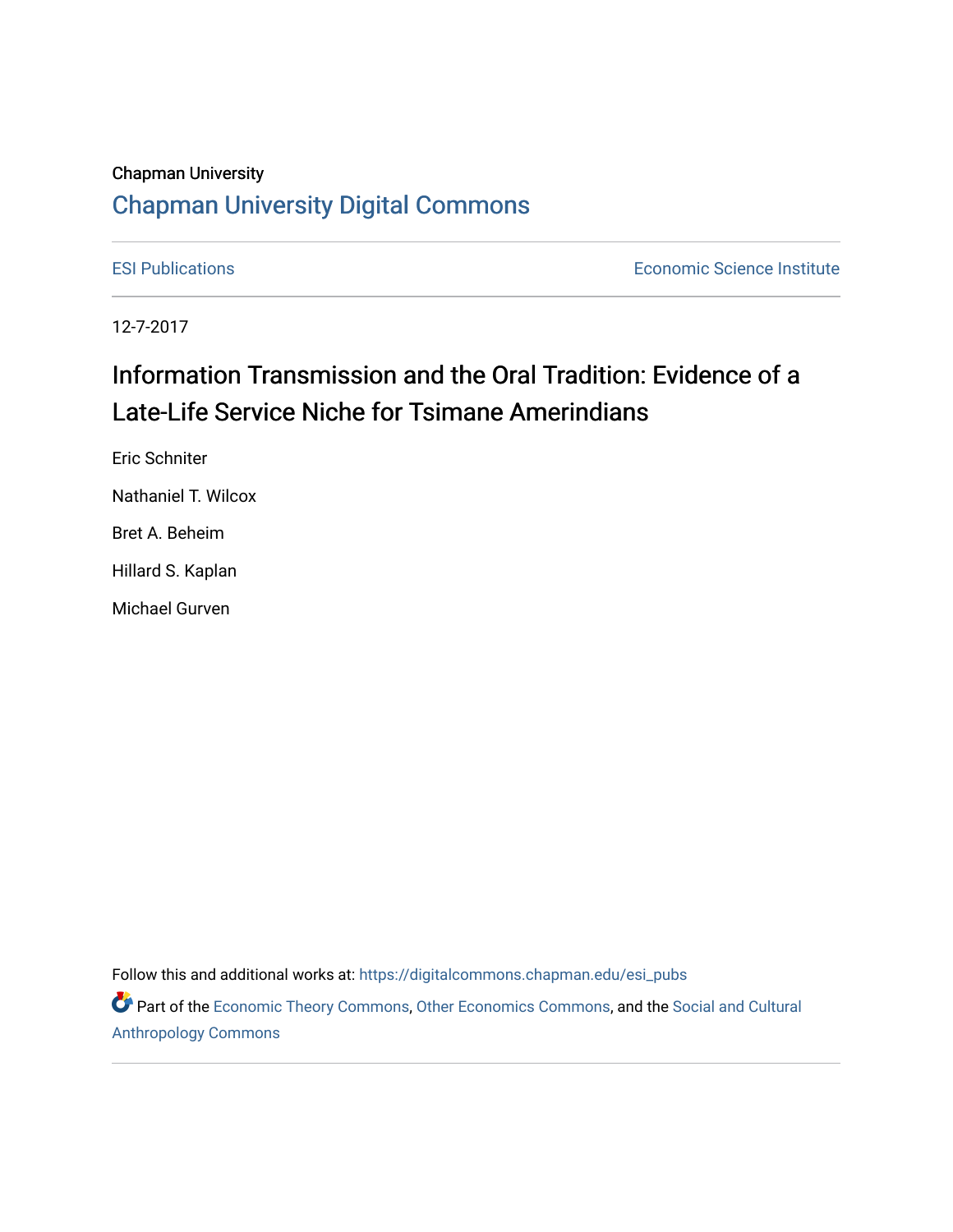# Information Transmission and the Oral Tradition: Evidence of a Late-Life Service Niche for Tsimane Amerindians

# **Comments**

NOTICE: this is the author's version of a work that was accepted for publication in Evolution and Human Behavior. Changes resulting from the publishing process, such as peer review, editing, corrections, structural formatting, and other quality control mechanisms may not be reflected in this document. Changes may have been made to this work since it was submitted for publication. A definitive version was subsequently published in Evolution and Human Behavior, volume 39, issue 1, in 2018. <https://doi.org/10.1016/j.evolhumbehav.2017.10.006>

The Creative Commons license below applies only to this version of the article.

# Creative Commons License



This work is licensed under a [Creative Commons Attribution-Noncommercial-No Derivative Works 4.0](https://creativecommons.org/licenses/by-nc-nd/4.0/) [License](https://creativecommons.org/licenses/by-nc-nd/4.0/).

Copyright Elsevier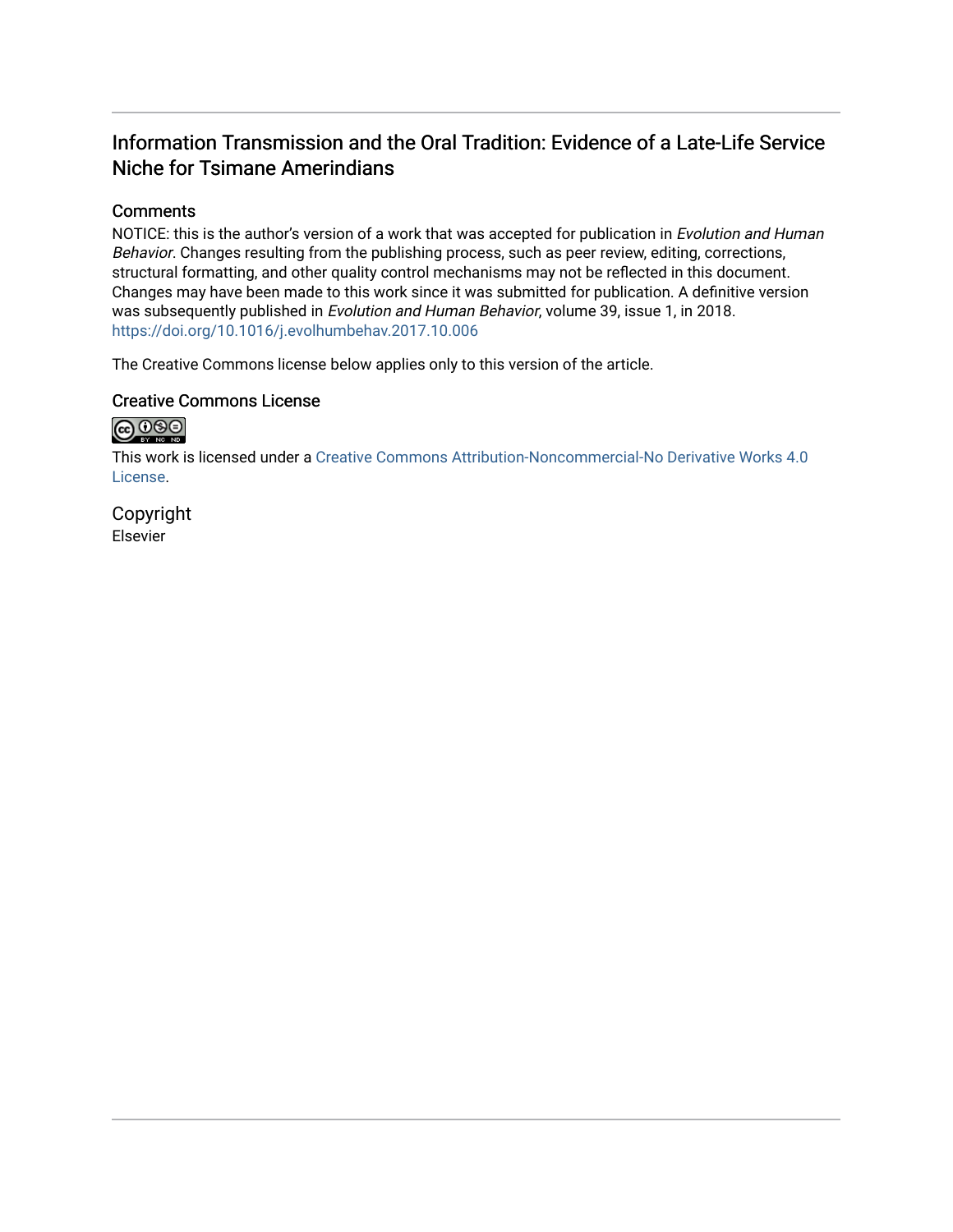

# **HHS Public Access**

Author manuscript Evol Hum Behav. Author manuscript; available in PMC 2021 October 13.

Published in final edited form as:

Evol Hum Behav. 2018 January ; 39(1): 94–105. doi:10.1016/j.evolhumbehav.2017.10.006.

# **Information transmission and the oral tradition: Evidence of a late-life service niche for Tsimane Amerindians**

**Eric Schniter**a,\* , **Nathaniel T. Wilcox**a, **Bret A. Beheim**b, **Hillard S. Kaplan**a, **Michael Gurven**<sup>c</sup> aEconomic Science Institute, Chapman University, One University Drive, Orange, CA 92866, United States

<sup>b</sup>Max Planck Institute for Evolutionary Anthropology, Leipzig, Germany

<sup>c</sup>Integrative Anthropological Sciences Unit, University of California-Santa Barbara, Santa Barbara, CA 93106, United States

# **Abstract**

Storytelling can affect wellbeing and fitness by transmitting information and reinforcing cultural codes of conduct. Despite their potential importance, the development and timing of storytelling skills, and the transmission of story knowledge have received minimal attention in studies of subsistence societies that more often focus on food production skills. Here we examine how storytelling and patterns of information transmission among Tsimane forager-horticulturalists are predicted by the changing age profiles of storytellers' abilities and accumulated experience. We find that storytelling skills are most developed among older adults who demonstrate superior knowledge of traditional stories and who report telling stories most. We find that the important information transmitted via storytelling typically flows from older to younger generations, and stories are primarily learned from older same-sex relatives, especially grandparents. Our findings suggest that the oral tradition provides a specialized late-life service niche for Tsimane adults who have accumulated important experience and knowledge relevant to foraging and sociality, but have lost comparative advantage in other productive domains. These findings may help extend our understanding of the evolved human life history by illustrating how changes in embodied capital predict the development of information transmission services in a forager-horticulturalist economy.

## **Keywords**

Oral tradition; Information transmission; Storytelling; Expertise; Development; Life history theory

"When Dojity arrived at Micha's house, Micha started to lose faith in him. Dojity stole his wife and fled up the Maniqui river with her. People heard of the theft and wanted to kill Dojity. Hearing this, he dressed in very old rags to disguise himself. When people saw him dressed so poorly, they asked: "When is Dojity coming?".

Appendix A, B, and C. Supplementary data

<sup>\*</sup>Corresponding author. eschniter@gmail.com, schniter@chapman.edu (E. Schniter).

Supplementary data to this article can be found online at https://doi.org/10.1016/j.evolhumbehav.2017.10.006.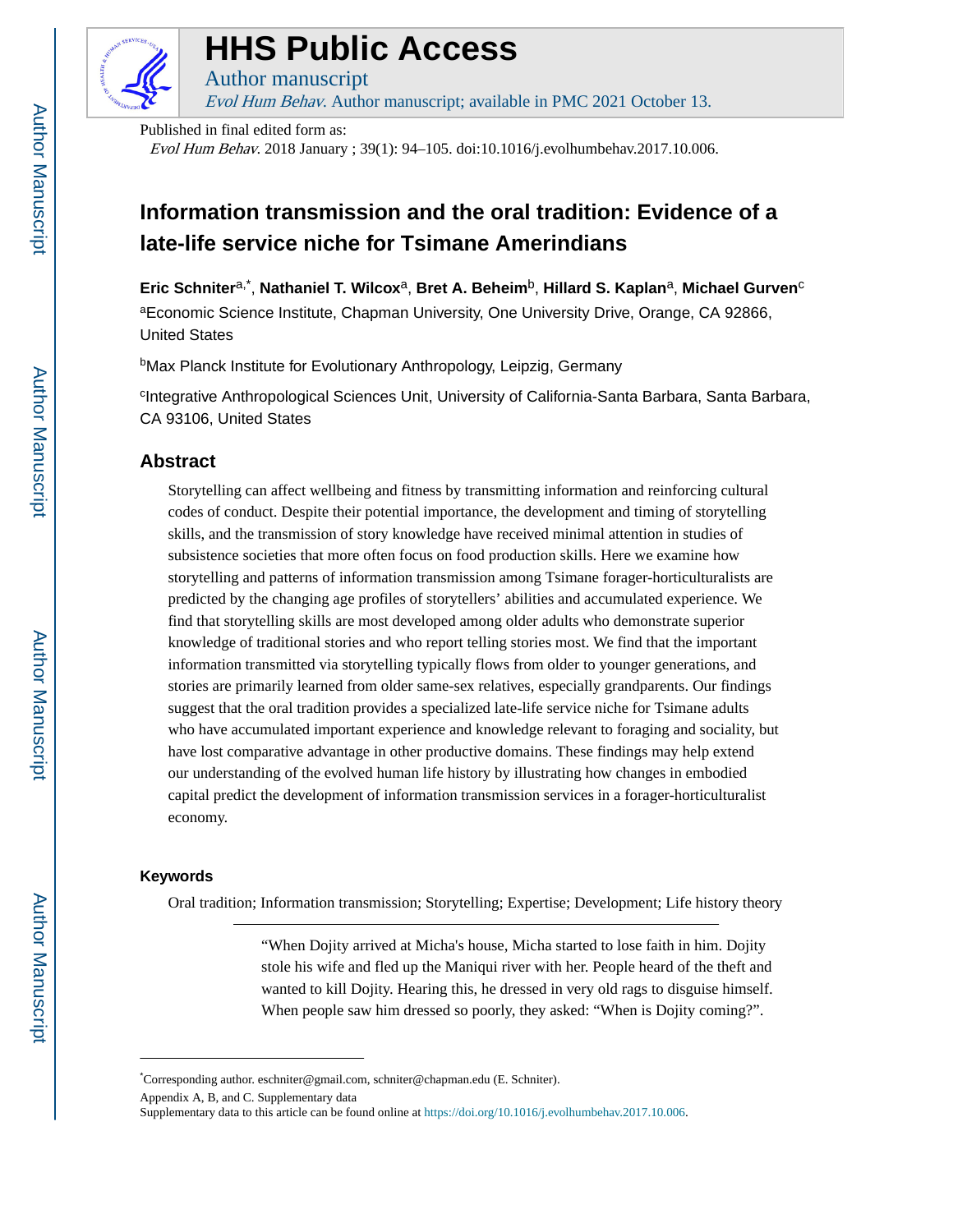And Dojity would answer: "He is on his way, he is well dressed and will be here soon." Dojity went on and then blew to turn these people into chuchio and tacuara for making arrows, and also into porcupines and iyopo trees. Dojity continued walking and headed upriver on the Maniqui, where the woman he had stolen finally gave birth. There Dojity transformed the woman into salt and her amniotic fluid

turned into the Pachene salt springs that feed the Pachene River."

[-translated from Mayer and Clemente's (2000) version of Dojity y Micha]

# **1. Introduction**

Before written language, mass printing, and electronic broadcast, cumulative traditional ecological knowledge (TEK) "about the relation of living beings (including humans) with one another and with their environment" was largely transmitted across generations using oral traditions (Berkes, Colding, & Folke, 2000: 1252). Across cultures, storytelling and music continue to play central roles in traditional education (Scalise Sugiyama, 2001). Stories and songs often encode fitnessrelevant information about hazards, subsistence, morality, mythology, norms, marriage and relationships (Scalise Sugiyama, 1996). For example, most human subsistence skills require cumulative knowledge that is often transmitted from older to younger generations. Without effective information transmission, complex skill development using only individual learning and effort would be very difficult or impossible (Boyd & Richerson, 1985). Skilled communicators in the oral tradition can make difficult-to-acquire information salient, memorable, and amenable to re-transmission, helping individuals develop the complex skills they will need in adulthood (Rubin, 1997). Stories also provide listeners opportunity to engage in low-cost "cognitive play" as they imagine beliefs and desires of other minds, and simulate problems (Boyd, 2009). For example, traditional stories often feature solutions to unpredictable or rare events and potentially deadly problems (e.g. natural hazards, predators, adversarial conspecifics) that are of great importance but can be costly to discover through first-hand experience (Coe, Aiken, & Palmer, 2005a; Coe & Palmer, 2008). Independent of information value, stories and music are entertaining – providing a social lubricant among kin that can reinforce ties, mitigate conflicts, and improve gains from cooperation (Boyd, 2009; Coe & Palmer, 2008; Steadman & Palmer, 1997).

Social and ecological context may affect who tells stories and performs music and who learns from performances. Ethnographic accounts of subsistence societies often portray skilled storytellers and musicians as older adults or grandparents (e.g. Biesele, 1993; Hallowell, 1992; Simmons, 1945). Describing Yakutat Tlingit hunter-gatherers, de Laguna (1997, p.839) writes, "when an informant indicated how he or she had learned myth or legend it was from a grandmother or grandfather, less often from a father or mother". Though only a small percentage of the population, these "active bearers" are responsible for maintaining the oral tradition by intergenerational transmission (Acerbi, Kendal, & Tehrani, 2017; Coe & Palmer, 2008). While storytellers and musicians from traditional societies have been characterized as mostly older specialists (Archibald, 2008; Hale, 1998), little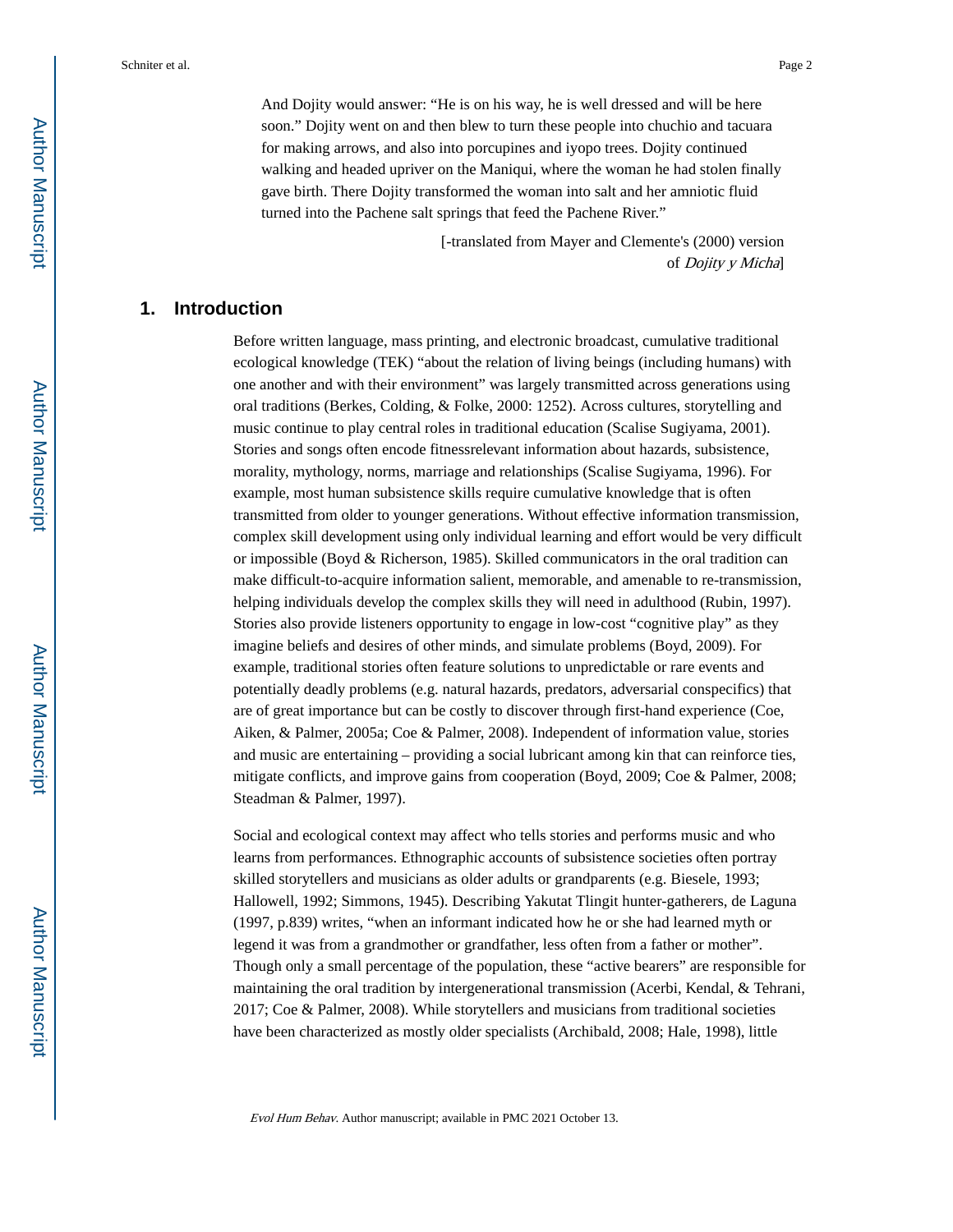empirical evidence is available to support claims that oral tradition is learned from the oldest generations.

Much of what is known about narrative and musical skill development concerns economically advanced society, where a different pattern is described: according to Miller (1999), peak ages for popular music production (females 29, males 33 for rock; females 39, males 30 for jazz) and literature (females 50, males 43) coincide more with reproductive and parenting ages. Economically advanced society offers young adults more specialized career path options, while most people of the same age and sex have the same common skills and do the same work in traditional subsistence society. By performing a large repertoire of stories and songs in ways that lower-fitness competitors cannot, storytelling and music specialists can broadcast honest signals (e.g. of intelligence and experience, sensu Miller, 2011) that might attract mates and allies. Economically advanced societies are also faced with rapidly changing problem sets (i.e., each generation faces many novel problems previous generations did not) that are better served by novel cultural solutions. Cultural evolution theory (e.g. Boyd & Richerson, 1985) suggests that horizontal (learning from peers) transmission will be preferred where a premium is placed on new solutions; suggesting that the role of culture transmitter in economically advanced society need not be restricted to older adults.

Here we examine the life course trajectory of skill development in the Tsimane oral tradition and patterns of information transmission attributed to this developmental process. We consider whether Tsimane storytelling is better understood as a common or specialized skill. Schniter, Gurven, Kaplan, Wilcox, and Hooper (2015) showed that most traditional Tsimane skills are developed by most adults. As a common skill, we would expect storytelling to be developed by most adults and to be positively associated with ability and expertise across other common skills and forms of productivity. As a specialized skill, storytelling is only undertaken by those who are at a comparative advantage to do so, and who otherwise may be losing fitness-enhancing value to coresident kin due to senescence-related declines in other domains of productivity (e.g. hunting, farming, food processing). Whether older adults are expert storytellers because of the long learning curve which they share with all others their age, or because they represent the select few in their age cohort who can realize a competitive advantage in the oral tradition over other skill domains, is of direct relevance to the idea of longevity evolving with selection against post-reproductive cognitive decline due to the value of older adults' accumulative knowledge (e.g. Schwarz et al., 2016)."

Among Tsimane forager-horticulturalists of Bolivia, the oral tradition has long served as a form of enjoyable cultural education tied to the important tradition of *sobaqui*, visitation with kin, neighbors and friends (Ellis, 1996). Tsimane storytelling occurs most often when it creates the fewest opportunity costs for transmitters and receivers: when people get together to visit, especially at small fireside family gatherings (de la De La Quintana & Daillant, 1999).1 Prior to the introduction of formal schools and radios in the second half of the 20th century, the role of educator and entertainer fell on local experts, including *cocojsi* or shamans. Shamans have almost entirely disappeared from Tsimane culture. However,

<sup>1</sup>A similar pattern of fireside nighttime storytelling is reported among Ju/'hoansi (see Wiessner, 2014).

Evol Hum Behav. Author manuscript; available in PMC 2021 October 13.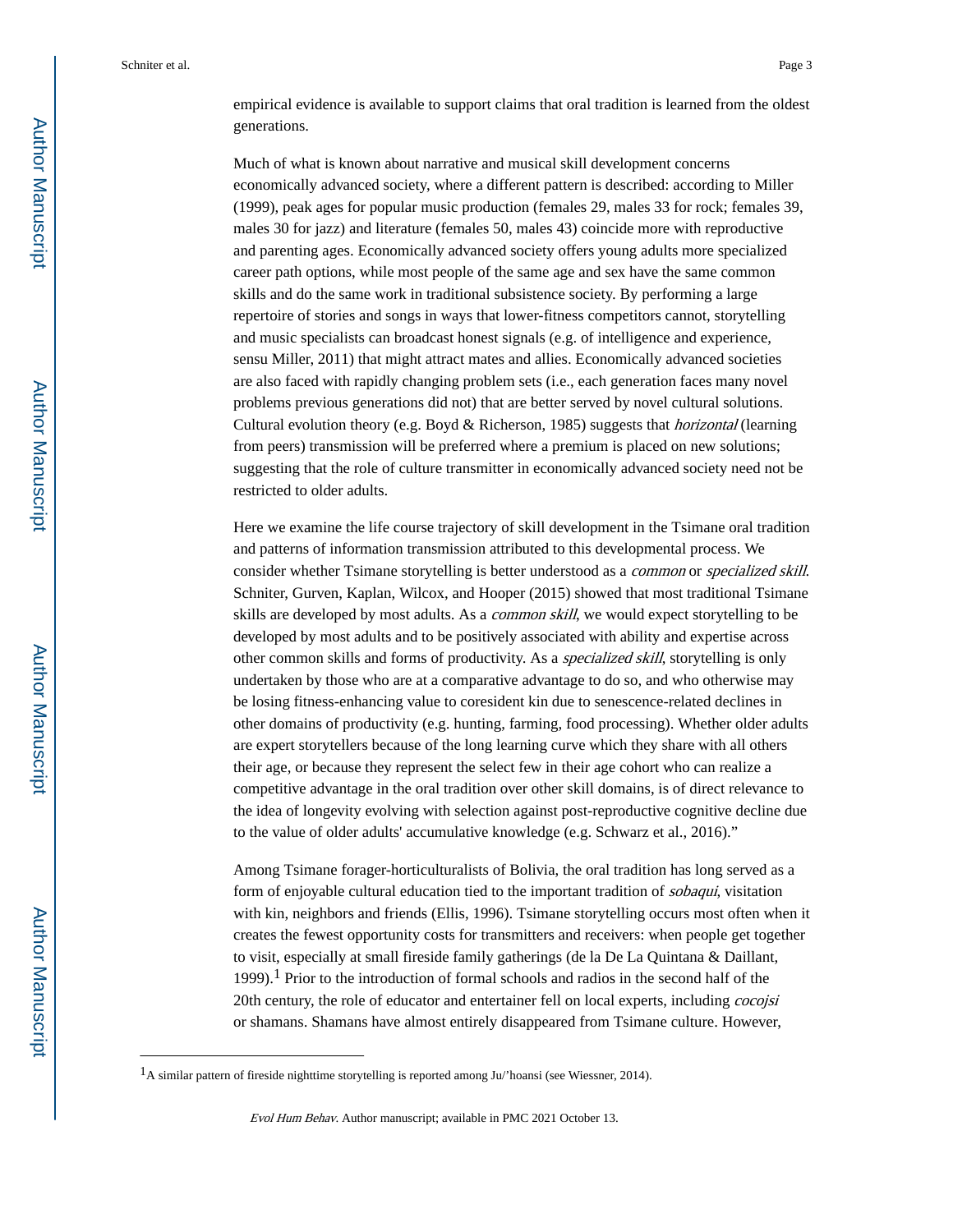when vats of *shocdye*—a homebrewed manioc beer—are available, family and neighbors gather to drink communally. At family and community gatherings, older adults broadcast their knowledge by conveying details about memorable hunting trips, telling personal and traditional stories, interpreting dreams, and with jimacdye—instrumental music and song (Ellis, 1996; Iamele, 2001; Schniter, 2014). We further explain facets of Tsimane oral tradition in Section 1.1.

We consider how informants' age, story knowledge, abilities, and available audiences affect patterns of information transmission across the lifespan in a small-scale foragerhorticulturalist society. Embodied Capital Theory (ECT) proposes that several unique features of the human life course are adapted responses to a skills-intensive, socioecological niche (Kaplan, Gurven, Winking, Hooper, & Stieglitz, 2010). Specifically, ECT hypothesizes that the life course of skill performance is shaped by characteristics of specific tasks (i.e. their difficulty, strength, motor dexterity, and knowledge requirements), the changing capabilities of individuals with age and experience, and the changing needs of the family budget (Bock, 2002a, 2002b; Crittenden, Conklin-Brittain, Zes, Schoeninger, & Marlowe, 2013; Gurven & Kaplan, 2006; Schniter et al., 2015). As adults become grandparents and advance through their post-reproductive years, physical declines in strength, endurance, and manual dexterity reduce the profitability of various types of food production. In response to these declines, older adults are expected to shift their efforts towards low-strength yet knowledge-intensive crafts and services. Schniter et al. (2015) showed that oral tradition skills (storytelling, music performance, and dream interpretation) increase with age (Fig. 1) and that older adults aged 60 through the mid-eighties are regarded by their peers as most expert in low-strength but knowledge-intensive skills, including those in the oral tradition (Table 1). Performances in the oral tradition (music and stories) bear characteristics making them optimal for a late-life service niche: they require extensive learning and support the childrearing, socialization, and subsistence goals distributed within and between multi-generational familial groups, yet do not require physical strength.

While oral tradition performance may benefit performers and audience members by transmitting TEK, cost-benefit tradeoffs may affect the likelihood of information transmission (de Backer & Gurven, 2006). Receivers show preference for transmitters they trust and information sources they consider more reliable, and in doing so develop preferences for specific performers, performance styles, and norms for who is allowed to perform (Pinker, 1997; Scalise Sugiyama, 1996). For example, audience members in traditional societies with sex-specific divisions of labor may have reasons to prefer performances by same-sex non-parental older kin. Tsimane demonstrate same-sex vertical transmission of ethnobotanical skills and knowledge attributed to their habit for same-sex socialization and a strong division of labor along sex lines (Reyes-García et al., 2009). In Australian, Melanesian, North American, Indian, and African societies, Radcliffe-Brown (1950) observed more egalitarian relations between older relatives (e.g. grandparents) and children than between parents and children. Others have since reported this pattern of privileged familiarity between "alternate generations" (e.g., Apple, 1956; Hewlett, Fouts, Boyette, & Hewlett, 2011; Lee, 2002). Older kin may be preferred for their greater lifetime experience (making them more trustworthy as reliable providers of honest and useful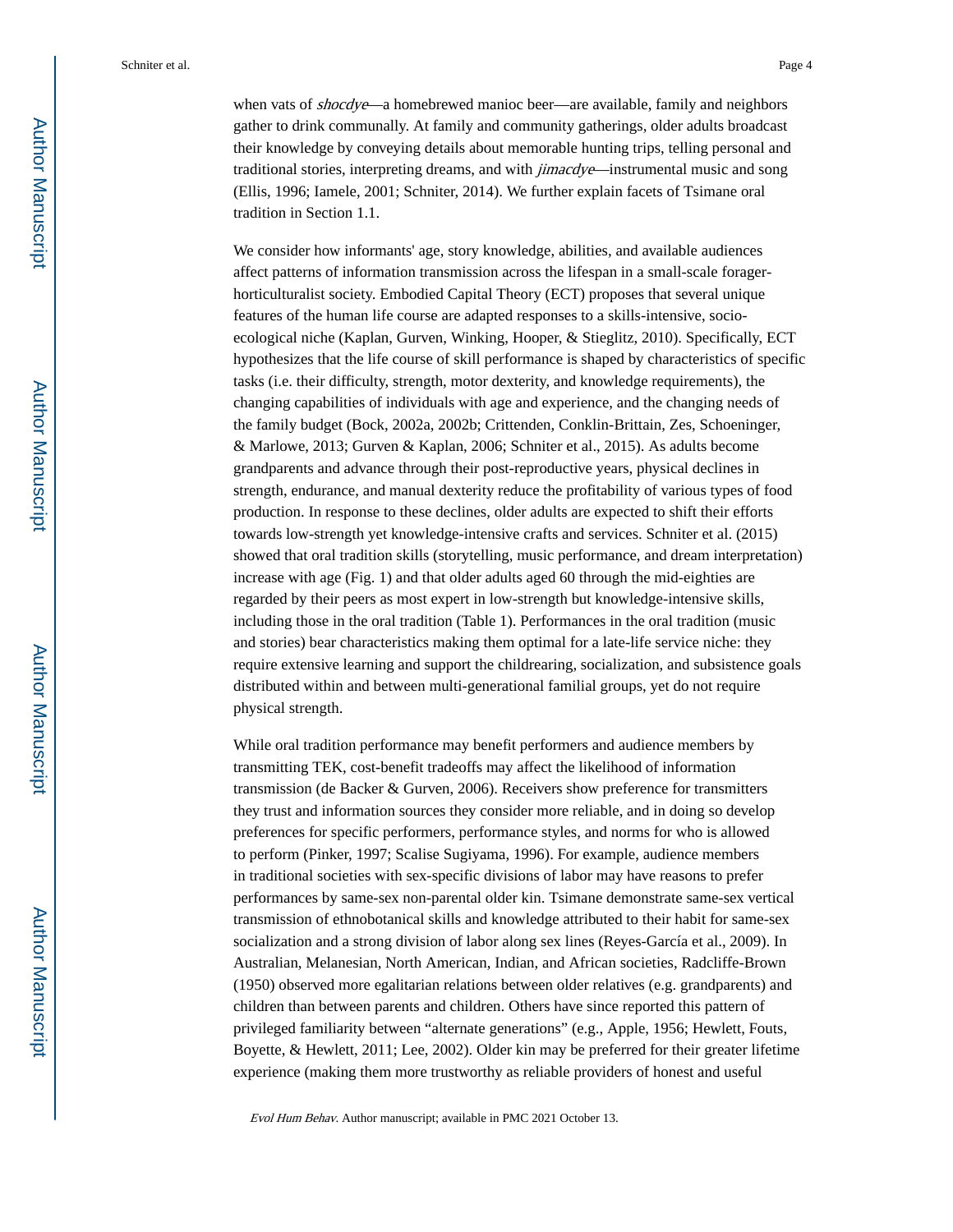traditional information) and fewer conflicts of interest (i.e., they share genetic interests, present little to no competition for mates or available alloparenting). Furthermore, same-sex older kin are often aware of youngsters' needs, making them well poised to enrich their narratives accordingly.

In this paper, we investigate story learning and storytelling among Tsimane foragerhorticulturalists. After identifying 54 story-knowledgeable adults using the Skills Survey (Schniter et al., 2015), we surveyed them about their knowledge, telling and sourcing of 120 traditional Tsimane stories. We evaluate whether age patterns in reported knowledge and storytelling are consistent with predictions derived from ECT concerning the timing of skill maturation. We test whether storytelling is a common skill enabled by ability with other common skills, or whether storytelling is a specialized skill that people develop a comparative advantage in due to productivity declines with other skills. We also assess whether storytelling propensity is sensitive to the size and composition of potential audiences, consistent with a fitness-enhancing strategy. Finally, we evaluate whether reports of whom stories were learned from support a model of vertical, oblique, or horizontal oral tradition transmission.

#### **1.1. Tsimane and their oral tradition**

Tsimane (population  $\sim$  16,000) are forager-horticulturalists inhabiting the southern reaches of the Amazon Basin in Bolivia. Although Tsimane were exposed to Jesuit missionaries in the late 17th century, they were never successfully settled into missions and remain relatively isolated from the larger Bolivian society, speaking their own language and little Spanish. Tsimane assume semi-sedentary residence in 90+ kin-based villages (with between approximately 50–150 people) that vary in river and road access, surrounding game densities, recent local deforestation, and access to market goods. Over 90% of the Tsimane diet derives from nonmarket sources (Martin et al., 2012). Tsimane subsistence stems primarily from adults' gardening, gathering, hunting, and fishing– activities that entail risks and complex extraction challenges. To meet these challenges, Tsimane transmit a rich body of knowledge to inform youngsters who eventually will master the necessary extraction techniques after decades of practice (see Table 1). Tsimane use their stories, music, and dream interpretation to assist with traditional knowledge transmission.

Stories are typically broadcast in group settings and tailored to audiences. In contrast with other forms of information transmission targeting individuals, stories do not typically involve visual examples, direct instruction, correction, or encouragement associated with various forms of skill instruction and pedagogy.

Tsimane retell traditional stories and tell of dreams and hunts. Storytelling is much less common than the musical performance or dream interpretation that the majority of adults 60 and older report. While only 5% of adults 15–29 years old tell stories, the proportion of storytellers is higher with age: 44% of oldest adults (60+ years old) tell stories (Fig. 1). Tsimane traditional stories show the same thematic elements consistently noted across populations: they communicate information about society, spatial knowledge, hazard avoidance, and local subsistence knowledge. In Appendix A and B, Tsimane myths are detailed that explain the origin of people, plants and animals, astral phenomena, and special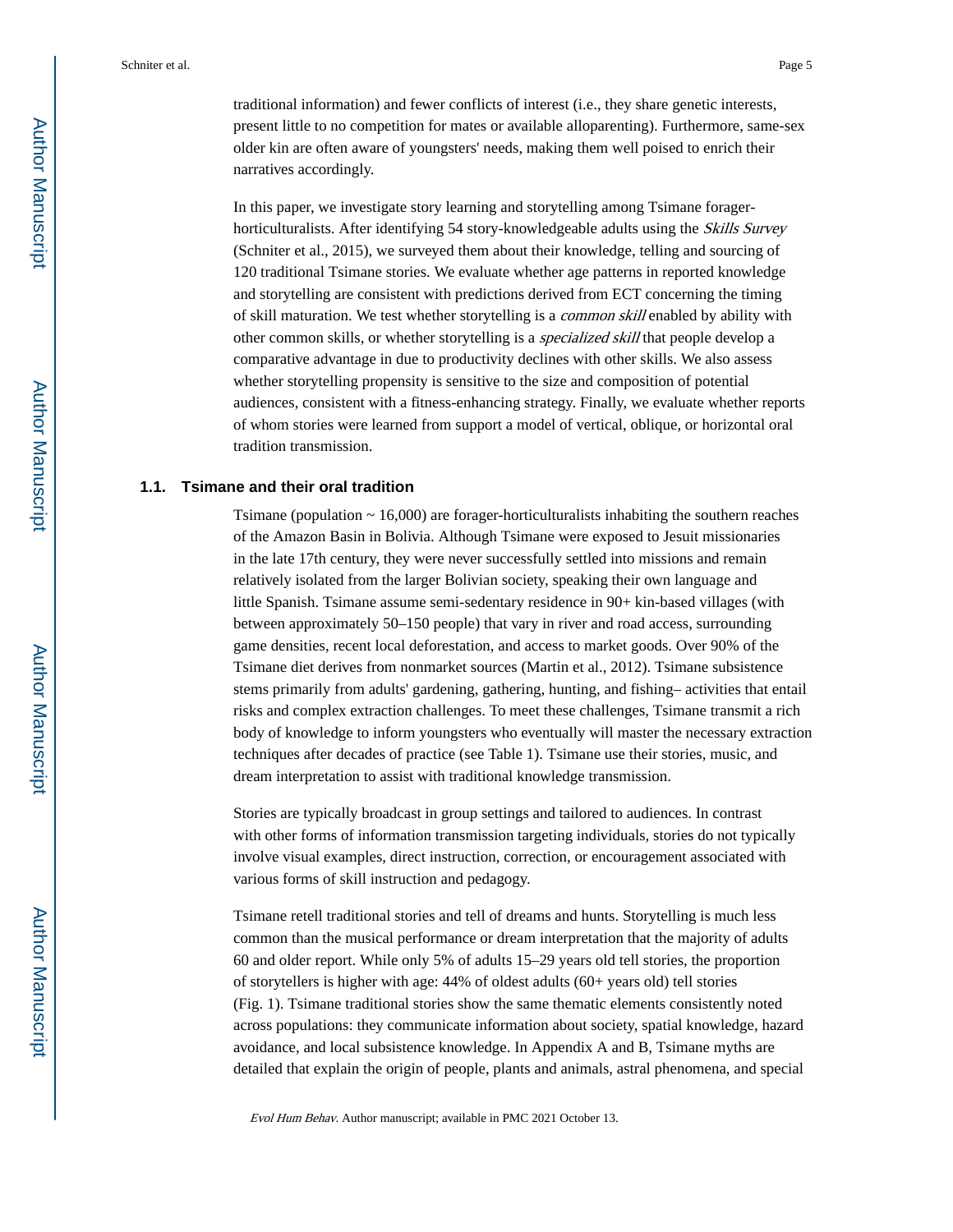events (e.g. solar eclipse, wildfires, windstorms). Other traditional stories describe activities and ways of life important to Tsimane: horticulture (e.g., manioc, plantain, maize, tobacco, and cotton), making fire, obtaining salt, preparing and preserving meat, acquiring metal tools, marriage, sexual affairs, and murder.

The epigraph features a translation of a typical traditional Tsimane story, taken from a larger set of *Dojity and Micha* stories (see Appendix A for further translations). Dojity and Micha are Tsimane culture heroes responsible for creating the earth, and stories of their adventures fall into a large variety of recognized folktale categories including hero tales, explanatory tales, animal tales, local legends, and jests (see Appendix A). The epigraph is an example of a *hero tale* and an *explanatory tale* that features a *local legend*: Dojity, who had created people, turns some people into animals, others into plants (including those providing the woods and canes used by Tsimane for making bows and arrows), and yet others into recognizable features of the environment (salt and the springs feeding the Pachene river), giving them the identifiable characteristics that Tsimane now use. The story excerpt in the epigraph also has elements helpful for socialization: it describes a norm violation (absconding with a married woman) and the consequence of people's angry response (wanting to kill the norm violator).

Animal tales typically feature the travels, sexual pursuits, problems, and adventures of anthropomorphized characters, and may be used to socialize children by transmitting various social norms, morals, and respect for emotions (Coe, Aiken, & Palmer, 2005b). While wolves and foxes are prominent in European folklore, as coyote is in Native North American folklore, wild felines are commonly represented across Amazonian cultures. Tsimane oral tradition features many stories with wild feline characters (e.g. jaguar, puma, ocelot): unpredictable and dangerous predators that can silently stalk humans, perch in trees unnoticed, and that become increasingly active in low light conditions when they are harder to detect (Huanca, 2006). Some traditional stories address Tsimane beliefs that trees' *amo* (forest spirit guardians of plants and animals) have the power to transform into jaguars (especially when angered) and that clothes made from homespun cotton can transform into jaguars during a solar eclipse (Huanca, 2006), while other stories feature the jaguar character Toyei. Appendix B details 19 stories with felines, an additional 56 fables, and 5 stories about plant spirits (e.g., O'ojpona, Úju, Opoj, Papajnaqui).

Myths and songs about *amo* and their abodes correspond to knowledge about seasonality of and locations for hunting and fishing. For example, a specific alignment of the Milky Way (*Noco*) with respect to the Maniqui river as described in a myth, serves to indicate to Tsimane "the right time to use poison for fishing" (Huanca, 2006, p. 7). The traditional story survey includes three myths with *Noco* (detailed in Appendix B, described in Appendix A).

While the traditional stories have established core themes that are reliably transmitted from storytellers to listeners and ultimately from one generation to the next, other Tsimane stories are personal. Personal stories may include detail about one's dreams, personal relationships, and hunting adventures. For example, Tsimane hunters may "tell the hunt", generating vicarious experiences for their audience, while displaying ability and knowledge.<sup>2</sup> While personal stories are not part of the oral tradition, their telling may be closely tied to it.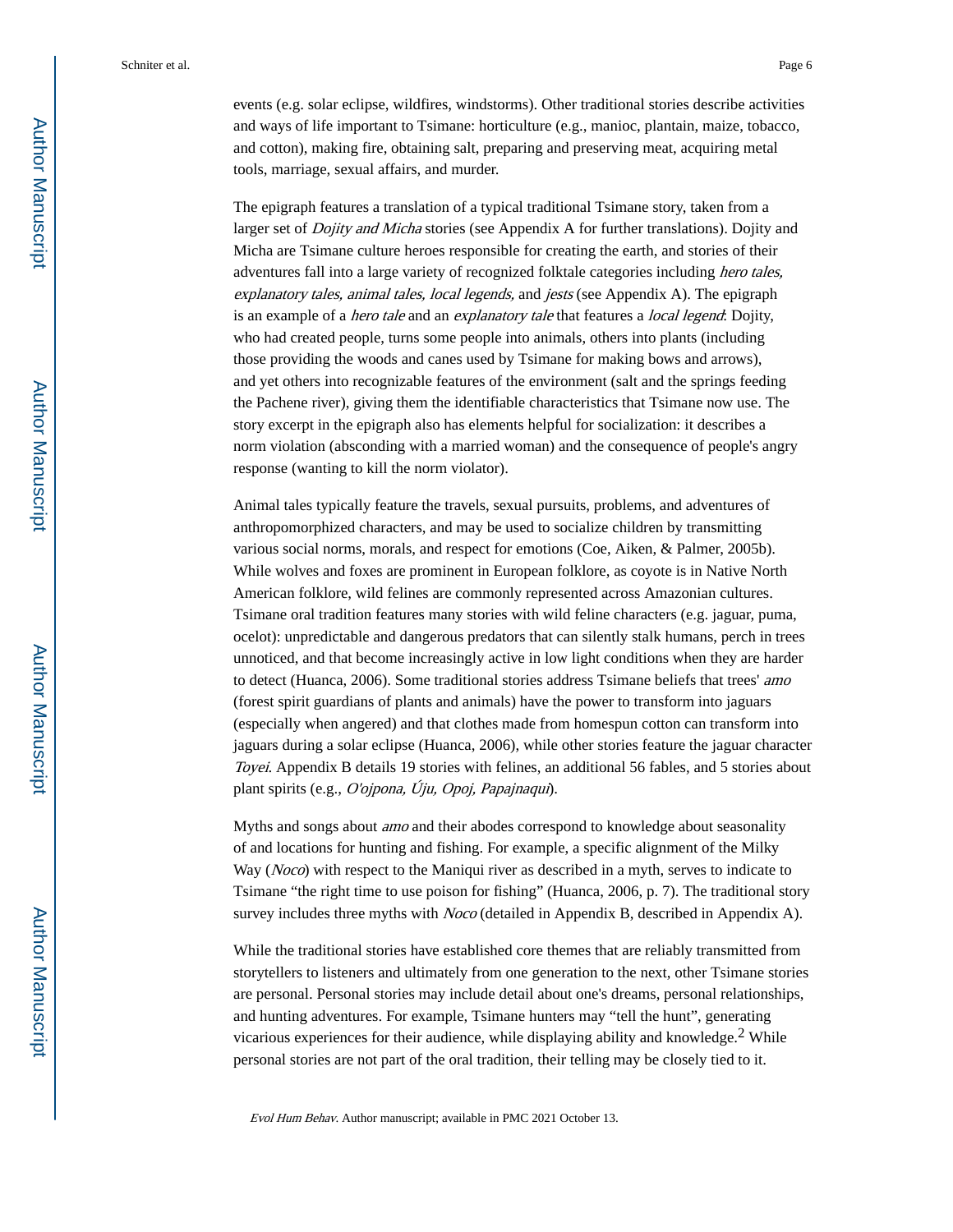Personal information transmission is sometimes evoked by performances of traditional songs and stories mentioning wild animals or forest deities. For example, experienced hunters may volunteer elaborations about odors associated with, foods eaten by, and behavioral habits of specific animals, and confidently produce calls and vocalizations used to identify, manipulate, or describe them while providing thrilling narratives of challenges, dilemmas, and solutions to problems that they experienced.

As with storytelling skills, Tsimane also develop musical skills that are useful for effective pedagogy, communication, and entertainment. Musical performance includes instrumental music, traditional song, and improvisation. About 20% of adults 15–29 years old perform music but the proportion is higher with age: 55% of oldest adults (60+ years old) perform music (Fig. 1). Transcribed and translated examples of traditional and improvisational Tsimane songs are provided in Appendix A. When traditional melodies are played on flutes or violins in the absence of lyrics, they may serve as surrogates for corresponding lyrical speech (Sebeok & Umiker-Sebeok, 1976) that listeners easily recognize. Instrumental music as a speech surrogate has been noted across Amazonian societies (Moore & Meyer, 2014). The following is a translated excerpt from a traditional song easily recognized by many Tsimane:

tail swishing tail swishing crocodile, scales scales on the tail

trail in sand, trail in sand, trail in sand, crocodile's tail

ha ha, swimming crocodile, o o, it says angry

there it goes in the water

crawling on the floor, scales scales on the tail

went to its house like a convent

Traditional Tsimane songs provide pedagogical benefits; their lyrics reference important animals, plants, fish, and trees, and their delicate relationships with humans (Antezana, 1983; Huanca, 1999; Riester & Roeckl, 1978). Tsimane often sing personal and melancholy improvisational songs to spouses and neighbors, disclosing candid details of love affairs, sexual exploits, complaints, lamentations, and confessions. Doing so may provide therapeutic benefits and help resolve conflict by bringing interpersonal problems out into the open so that others may calibrate their responses. The following is a translation of an improvised song:

"then I won't leave you,

together we will live".

then I won't be with you.

I will then be with another beauty.

I will live with another man then I won't want you.

I won't want you.

<sup>&</sup>lt;sup>2</sup>"Telling the hunt" has also been described in other foraging societies (e.g., see Biesele, 1993).

Evol Hum Behav. Author manuscript; available in PMC 2021 October 13.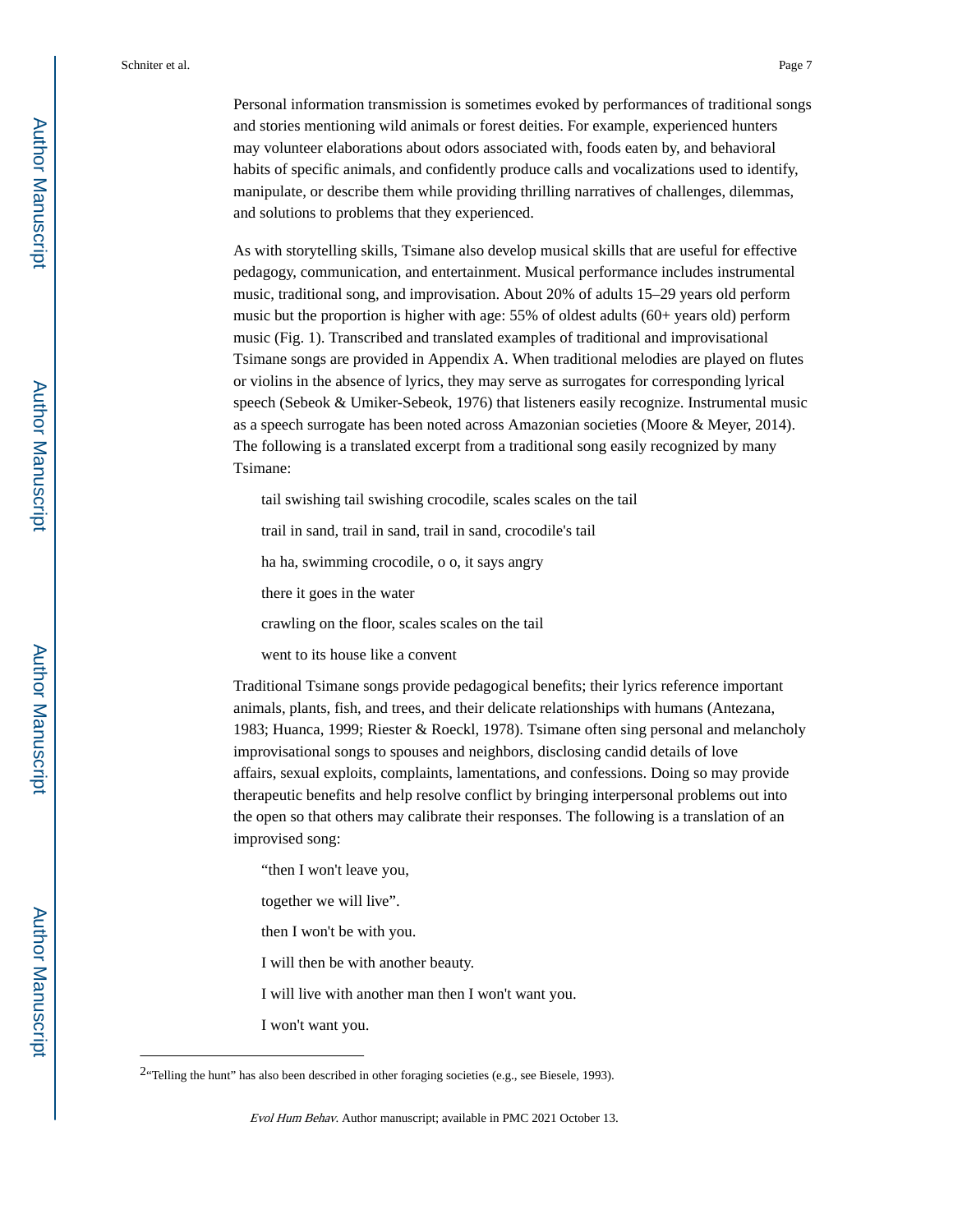I will get myself another.

I will get a good husband.

Across cultures, people are motivated to interpret dreams: a process of attributing important meaning that influences judgments and impacts daily life (Morewedge, Giblin, & Norton, 2014). Among Tsimane, skilled listeners offer personalized interpretations of dreams and suggest possible omens revealed. The interpreted content of dreams can affect a number of decisions, including when to hunt, and when to avoid long trips into the forest. About 22% of adults 15–29 years old interpret dreams but the proportion is higher with age: 70% of oldest adults  $(60 + \text{years old})$  interpret dreams (Fig. 1).

#### **1.2. Hypotheses and predictions**

We test predictions based on two hypotheses offering distinct views about the timing and circumstances affecting traditional information transmission. The first hypothesis proposes that storytelling is a common skill enabled by expertise across all skill domains. The second hypothesis proposes that, due to its high knowledge and low strength requirements, storytelling is a *specialized skill* more cultivated by adults with a comparative advantage in high knowledge skills and a comparative disadvantage in skills requiring substantial strength or agility.

(1) **Age, knowledge, and storytelling**: Of all cognitive abilities, the "crystallized" abilities for vocabulary (providing definitions of words), information (answering general knowledge questions), semantic memory (names and properties of things), and comprehension (explaining why things happen) peak latest in life – during the post-reproductive lifestage (Hartshorne & Germine, 2015). Relying on these cognitive abilities, we expect that story knowledge and storytelling should not show the greater age-related declines observed in skills involving strength and motor dexterity or "fluid" cognitive abilities (Gurven et al., 2017). As a result, those older adults who know and can tell the most traditional stories, are positioned best for the specialized skill of storytelling.

**P1.1**: The number of stories known accumulates with age – even into late adulthood.

**P1.2**: The number of stories told is positively associated with the number of stories known, adjusting for age.

**P1.3**: Older adults have a greater propensity to tell known stories.

Alternatively, if storytelling is a common skill and informants' learning and telling of stories is predicted by their abilities across all skills, we expect the null for **P1.1–P1.3**: story knowledge and telling will peak in mid-adulthood before declining in later adulthood.

(2) **Costs, benefits, comparative advantage, knowledge and storytelling**: The ability to learn the oral tradition may be constrained for Tsimane who are more market acculturated and more exposed to non-traditional culture. Tsimane most frequently encounter non-traditional media (radio programs, television and movies, prerecorded music, printed news) near the San Borja marketplace. Market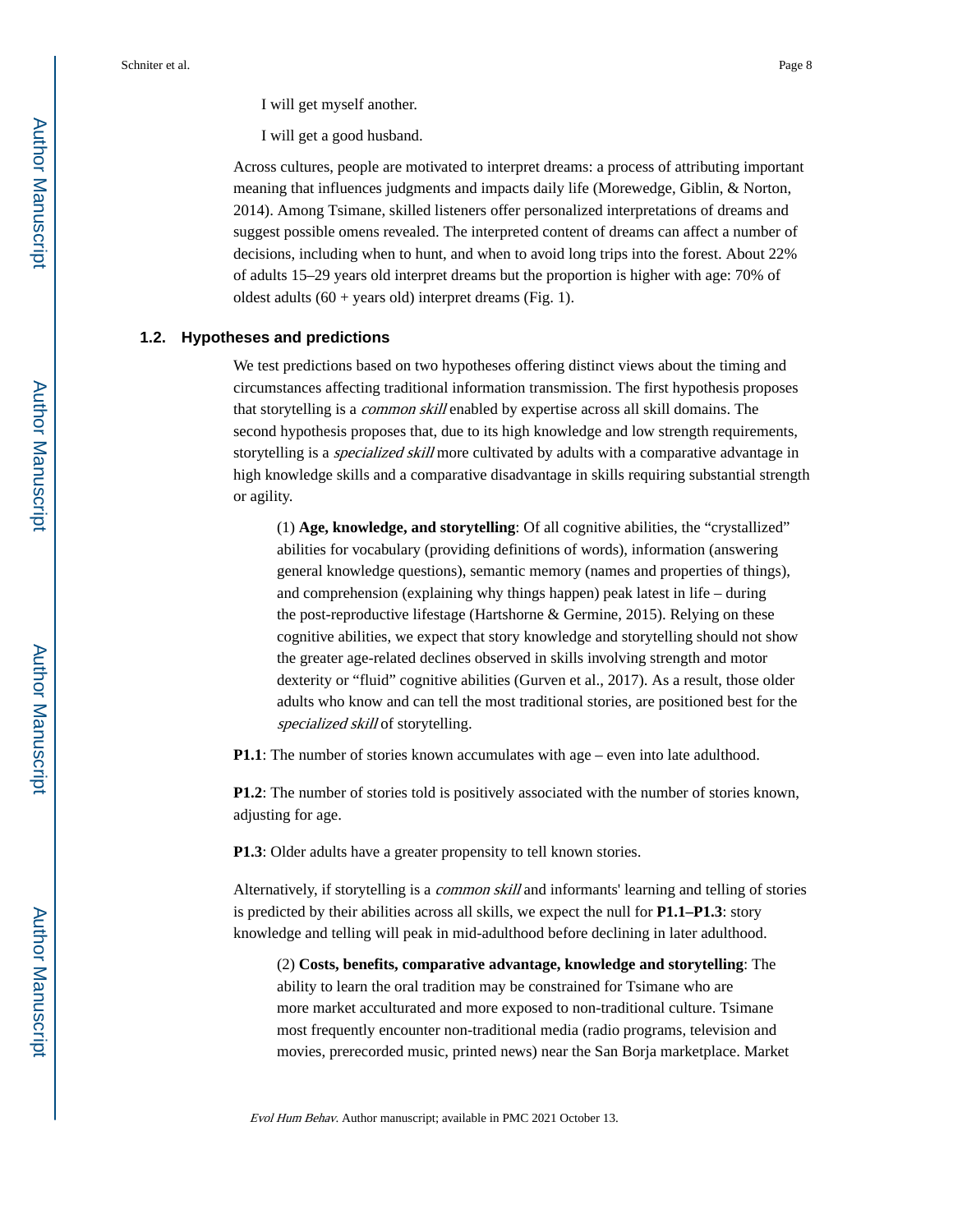acculturation and formal school education may lead to reduced experience with the natural environment and traditional lifestyles. This loss of experience limits a person's available time and attention for learning traditional stories (Nabhan & St. Antoine, 1993). Tsimane who are frequently exposed to non-Tsimane narratives and music (e.g. from prerecorded videos and music) may be using their limited time and cognitive resources to better learn these, at the expense of learning their oral tradition.

P2.1: More market exposed informants with shorter *market travel distance* and greater market acculturation report knowing fewer traditional stories.

Alternatively, more market acculturated storytellers may experience advantages. Market acculturated Tsimane (who tend to be more educated, with better Spanish reading and writing skills) intensely and broadly provision other Tsimane in their networks (Gurven, Jaeggi, von Rueden, Hooper, & Kaplan, 2015). With more developed verbal abilities and larger social networks, market acculturated Tsimane may have more opportunities to develop traditional story knowledge.

**P2.2:** Informants with greater *market acculturation* report knowing more traditional stories.

Potential costs to telling traditional stories (e.g. social anxiety, poor audience reception, opportunity costs) may lead storytellers to avoid telling the stories they know. However, as a specialized skill, storytellers may offset age-related declines in fitness value by telling a greater proportion of the stories they know when at a comparative advantage to do so.

**P2.3:** Storytellers with comparative disadvantage in production and service domains outside of the oral tradition, but with comparative advantage in the oral tradition, tell more known stories.

(3) **Available audience and storytelling**: As a common skill, storytelling will occur among competent individuals who might tell stories to any available audience that could generate benefits (e.g. coalitionary support, deference) in exchange for the entertainment and information they are provided. Village and residential audience availability could therefore incentivize storytelling: marginal benefits may increase with the size of these audiences.

**P3.1**: Storytellers with larger available village or residential audiences are more likely to tell known stories.

Alternatively, if storytelling entails opportunity costs and storytellers benefit most from a close-kin audience– audience composition may affect the propensity to tell known stories. As a specialized skill, we hypothesize that storytelling could be used to benefit inclusive fitness of the transmitter. We expect Tsimane storytelling to be biased towards the storyteller's descendants and kin, rather than indiscriminately towards any grouping of villagers able to listen.

**P3.2**: Storytellers with larger available residential kin audiences are more likely to tell known stories.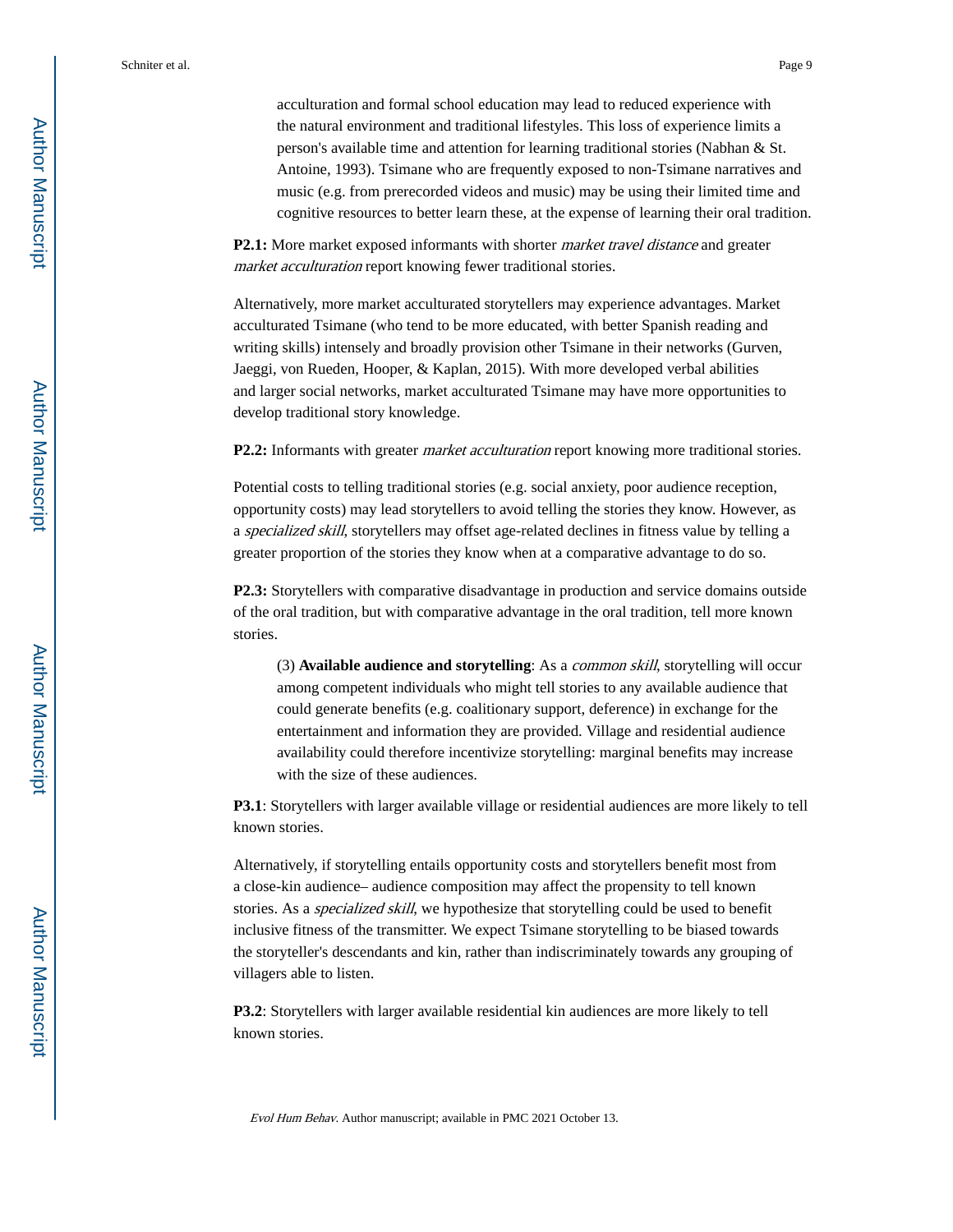(4) **Nomination of same-sex older kin and non-parental story sources**: If storytelling is a *specialized skill*, informants are likely to have learned their stories from select storytelling specialists. Ceteris paribus, close kin are more reliable as story sources due to shared genetic interests, and older adults may be more reliable due to cumulative knowledge and experience. Tsimane demonstrate a strong sexual division of social space and labor making same sex information transmission more convenient and appropriate for skill development. The friendliness and egalitarian power relations between children and their same-sex non-parental older relatives (e.g. grandparents) are expected to further affect story-source nomination by informants.

**P4.1**: Targets who are closer in kinship, older than, and the same sex as informants are more likely to be nominated as story sources.

**P4.2**: Holding kinship, older age, and same-sex constant, targets who are non-parents to informants are more likely to be nominated as story sources.

Alternatively, if storytelling is a *common skill* and informants learn from targets who have high ability across all skill domains, we should expect the null for **P4.1** and **P4.2**:

#### **2. Material and methods**

Interviews for this study were carried out by the lead author with assistance of a Tsimane research assistant. Family units were identified from THLHP census information. Using the Skills Survey reported by Schniter et al. (2015), participants were interviewed at their homes about their skills (including educational achievement and Spanish reading and writing ability) and the skills of others (i.e., nominating experts for specific skills). In Appendix C we detail the statistical framework that we use to recover ability measures from expert nominations. In calculating ability scores, we use the natural log of mean expertise scores that are calculated by dividing the sum of expertise scores (for every skill in a category or categories) by the total number of sex-appropriate skills in a category (i.e., oral tradition, chores & crafts, food production, reproduction & childcare, social & market) or categories. We consider oral tradition ability, overall ability (across all skill categories), and comparative advantage with oral tradition (the ratio of oral tradition ability to ability across all other categories), measures explained in Appendix C.

Individuals' residential locations and travel routes were recorded using a handheld GPS unit. Market travel distance (M  $\pm$  SD = 56.9  $\pm$  28.7 km) was calculated using mapped travel routes between residences and the San Borja marketplace. For our proxy of market acculturation, we calculated the principle component of three acculturation measures (Spanish speaking fluency, Spanish reading fluency, level of education achieved) identified from THLHP census information and previously shown to be positively interrelated in large Tsimane samples (e.g. Gurven et al., 2015). The market acculturation scores for informants ranged from  $-1$  to 2.9 (0  $\pm$  1).

To measure aspects of available audience size, we used census information to quantify the size of storytellers' potential younger kin audiences in multi-household residential clusters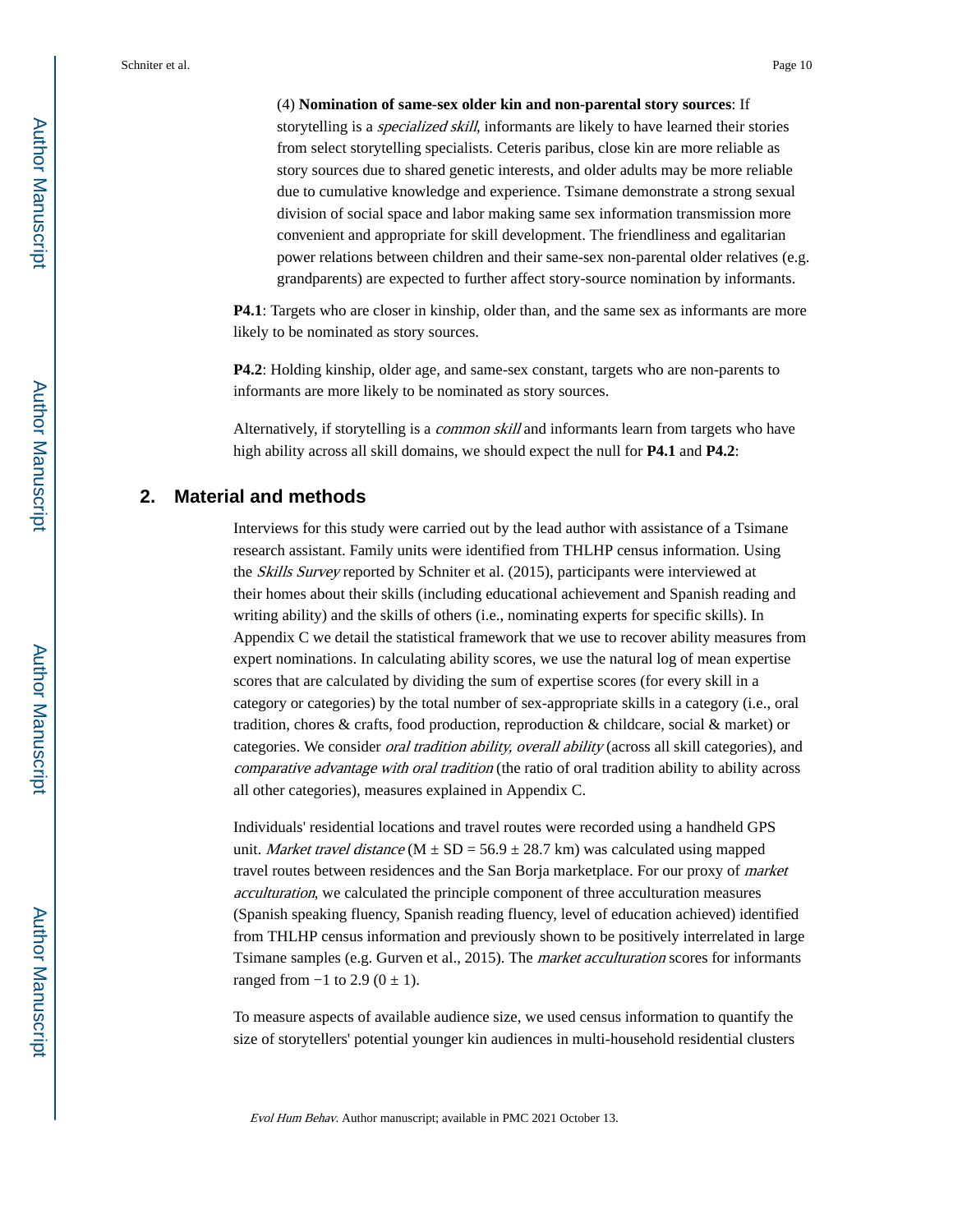(residential younger kin audience size) and of potential audiences (all ages, kin and non-kin) at the village-wide level (village audience size).

Thirteen percent ( $N = 54$ ) of Tsimane participants from the *Skills Survey* in 2006 ( $N =$ 421, aged 15–86, 51% male) reported knowing at least one traditional story (18% of males, 8% of females). These 54 adults were administered a follow-up Traditional Stories Survey querying whether or not they knew each of 120 stories from the Tsimane oral tradition, including 56 fables, 30 realistic or historical stories, 19 stories with felines, 11 Dojity and Micha stories, and 4 stories explaining cosmology (for data, see Schniter, 2017). Appendix B contains an index of titled and categorized stories. We asked story-knowledgeable adults whether they had ever retold the stories they knew. We also asked informants to identify up to five primary sources from whom they learned stories.

Based on the kin relation between informants and the primary story sources identified, we classified information transmission patterns as vertical, oblique, or horizontal. Consistent with Cavalli-Sforza and Feldman (1981), we distinguish parent-to-offspring transmission as vertical, all other older-to-younger kin transmission as oblique, and sibling, cousin and other peer transmission as horizontal.

#### **2.1. Statistical analyses**

We use negative binomial regression to model the reported number of *stories known*, a set of over-dispersed count data for which the variance ( $\sigma^2 = 161.8$ ) exceeds the mean (M = 3.5, range:  $0-112$ ). Given that the number of *stories told* is predicted (and bounded) by the number of *stories known*, we consider predictors of *storytelling* (telling known stories) rather than predictors of number of *stories told*. To evaluate predictors of *storytelling* we use logistic regression analysis.

Logistic regression analysis was also conducted to predict story source nominations using target-informant relationship characteristics where available among possible targetinformant dyads  $(N = 8424)$ . Dyads were based on combinations of story knowledgeable informants ( $N = 54$ ) and the group of possible targets ( $N = 157$ ). To identify possible story source nomination targets, we examined 128 story source nominations by 54 informants, and identified a total of 120 named sources ("targets" in our nomination model). 17 of our informants are among these sources. Our set of possible targets ( $N = 157$ ) includes all 54 story-knowledgeable informants and all 103 named sources who are not informants. As all informants are among the set of 157 possible targets, 54 of the 8478 informant-target combinations are self-referential and are not included in the set of possible target-informant dyads.

## **3. Results**

Among the 54 informants aged 19–77 (age  $46.7 \pm 16.5$ , 70.4% male) knowing traditional stories, an average of  $32.3 \pm 23.4$  stories (26.9% of 120 stories) are reported known. While 99% (119/120) of the traditional stories surveyed are told and several informants reported a repertoire of up to 110 stories (and others told as little as one or no stories) the average informant told 21 stories or 65.6% of the stories they knew (for average by story category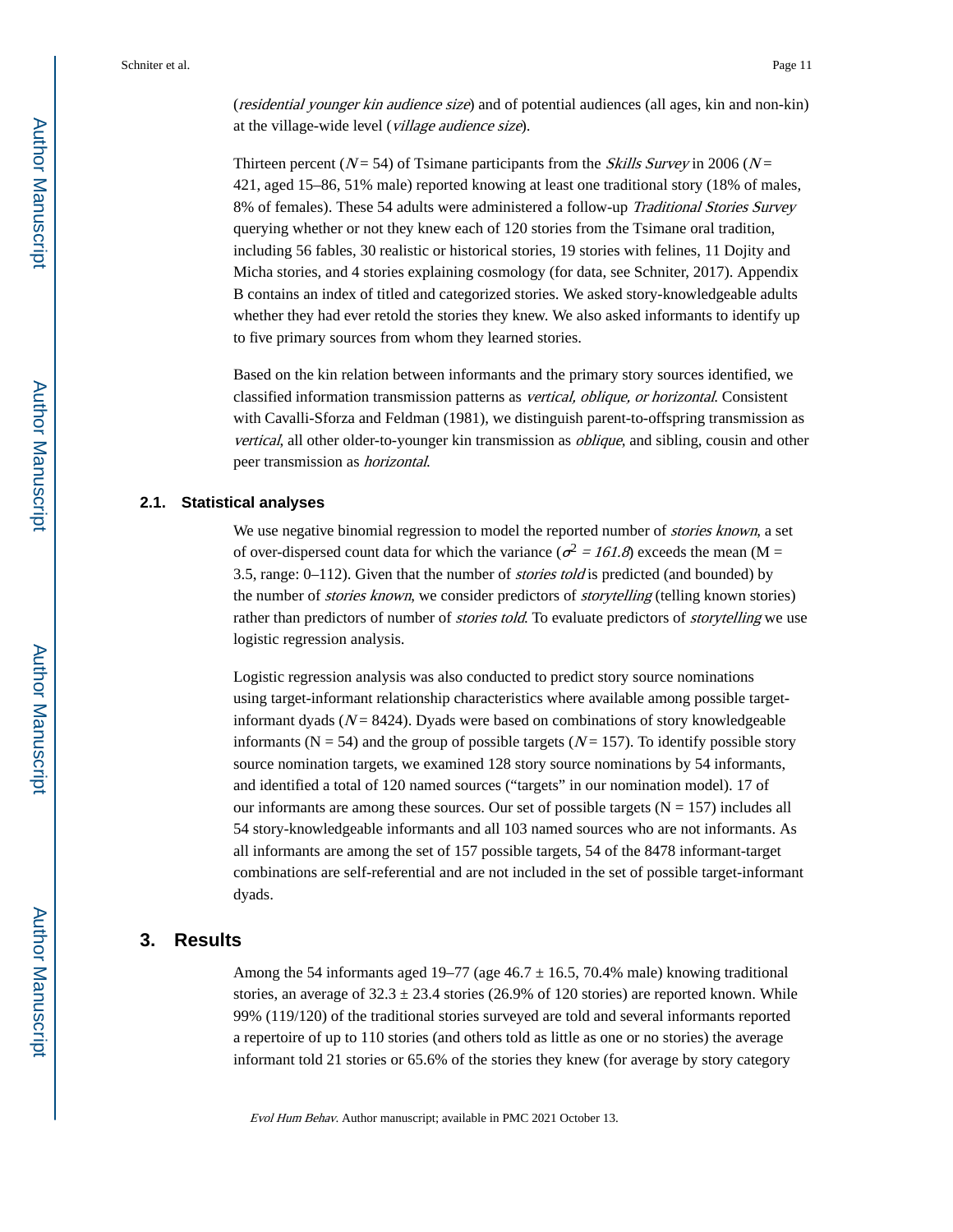see Appendix B). Twelve percent  $(N = 52)$  of our Tsimane skills sample said they regularly tell one or more traditional stories.

Most stories (96.7%) contain information relevant to food production or sociality (Table 2). The average story-knowledgeable informant knows only a minor portion of stories of a particular type, or containing particular information content, but tells the majority of stories they know in each of these categories (see Online Supplement for story and category details). We report results for all 120 traditional stories throughout this paper.<sup>3</sup>

# **3.1. Story knowledge**

Using negative binomial regression analysis, we evaluated the separate and combined effects of informants' age, sex, and market measures on reports of stories known for the full dataset of informants including those reporting no knowledge of traditional stories ( $n = 421$ ). There is a significant positive association between number of *stories known* with age (Table 3). According to our model, one decade is associated with an additional 11 stories known. There is no evidence of plateaus or declines in numbers of stories known throughout adulthood (Fig. 2), consistent with **P1.1**. The model considering both informant's older age and female sex indicates that women report knowing 2.9 fewer stories than same-aged men at age 35 and 33 fewer stories at age 65 (Table 3). There is a small but positive, age  $\times$  sex interaction effect indicating that males continue to learn more stories during adulthood at a faster rate than do females (Table 3). We consider whether informants' market acculturation and travel distance to the market center bear any relation to *stories known*. Both *market acculturation* and travel distance to the market center are associated with *stories known*: for each standard deviation an informant is above the mean level of acculturation, males(females) know 0.06(0) more stories, and for each additional 90 km of travel distance that informants live further from the San Borja market center, males(females) know 1(0) additional story (Table 3). While we find a small travel distance effect of male storytellers knowing fewer stories when living closer to the market center, consistent with **P2.1,** we also find a small market acculturation effect: greater Spanish language fluency and educational achievement of male storytellers are associated with knowing more stories –consistent with **P2.2.**

We next evaluated the relationship between the number of stories told and the number of stories known. The amount of stories that story-knowledgeable informants tell increases with the amount of stories they know (Pearson  $r = 0.73$ ,  $p < 0.001$ ). On average, storyknowledgeable men tell 22.6 ( $\pm$ 24.6) stories compared to 17.6 ( $\pm$  16.2) stories told by story-knowledgeable women, which is not a significant difference ( $t(44) = -0.69$ ,  $p = 0.421$ ). The number of stories told is positively associated with age ( $r = 0.29$ ,  $p = 0.048$ ) as seen in Fig. 2 (panel B). In a full negative binomial regression model with age, stories told is positively predicted by stories known  $(β = 0.15, p < 0.001)$ . These results support **P1.2**, that at any given age, the number of stories told is associated with the number of stories known.

 $3$ We found the same results for the 116 stories with information relevant to food production or sociality.

Evol Hum Behav. Author manuscript; available in PMC 2021 October 13.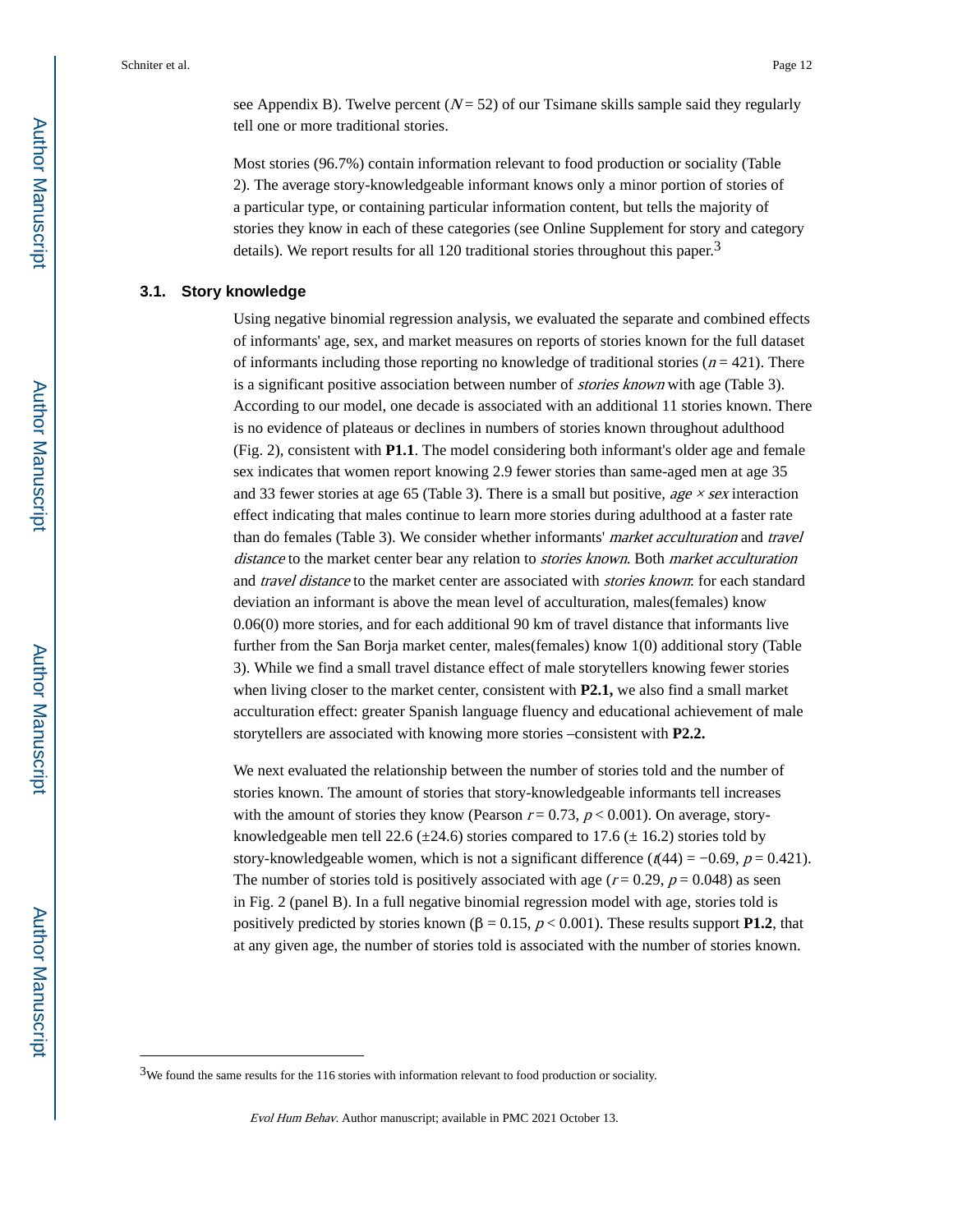#### **3.2. Storytelling**

Using logistic regression analysis, we evaluated the effects of informant characteristics (age, sex, age  $\times$  sex, oral tradition ability, overall ability, comparative advantage with oral tradition) and informant's available audiences (residential younger kin audience size and village audience size) on storytelling (i.e., stories told per stories known) for our 54 story-knowledgeable informants. **P1.3** is supported by results of models 3, 4 and 5 in Table 4, suggesting that among adults considered expert in the oral tradition, with a comparative advantage in the oral tradition, and with smaller residential kin audiences, older adults are more likely to tell known stories. We also find that storytelling is more likely among men ( $p = 0.005$ ) (Table 4). A small age  $\times$  sex interaction effect ( $p < 0.001$ ) reveals that this sex difference in storytelling decreases slightly at older ages (Table 4: Model 1). All subsequent models include age, sex, and an age x sex interaction, but individually consider three expertise-related variables. We see no effect of adding *overall ability* ( $p = 0.872$ ) on storytelling (Table 4: Model 2). We find that having more *oral tradition ability* ( $p = 0.033$ ) is associated with more storytelling (Table 4: Model 3). Finally, we find that having greater comparative advantage in the oral tradition ( $p = 0.021$ ) is associated with more storytelling (Table 4: Model 4), consistent with **P2.3**. In general, storytellers are most likely to be nominated for expertise in the oral tradition, for which they have higher ability scores (M  $= 0.42 \pm 0.22$ ), than in all other skills (M = 0.37  $\pm$  0.02); this pattern is reversed among non-storytellers who have lower ability with oral tradition skills (M =  $-0.22 \pm 0.25$ ) than they do with all other skills  $(M = 0.13 \pm 0.02)$ .

The average residential cluster in our sample was composed of  $5.8 \pm 5.1$  households with an average of 6.4 individuals per household. A minority of our informants  $(N=5)$  lived outside of residential clusters: either in single household residences ( $N = 4$ ), or alone ( $N = 1$ ). While most (49/54) informants had an available residential audience of no more than 44 people, 5 informants had available residential audiences larger than 130 people.  $87.4 \pm 0.1$  of an informant's residential audience consists of younger kin. Village sizes range from 66 to 325 people, with an average potential audience of  $204 \pm 106$  people.

When evaluating the effects of audience characteristics (*residential younger kin audience* size, village audience size) along with informant characteristics (age, sex, age  $\times$  sex, comparative advantage in oral tradition), we find no significant effects of village audience size ( $p = 0.267$ ), but a significant effect of smaller residential kin audiences ( $p = 0.005$ ) on storytelling. These results and the direction of the residential kin audience effect on storytelling are not supportive of **P3.1** and **P3.2**, that larger available audience sizes will increase storytelling (see Table 4).

#### **3.3. Story sources**

Informants made most story source nominations of kin (114/128 or 89%), especially of older kin (108/128). Of all story source nominations, we classify 30 (23%) as vertical (parents), 78 (61%) as oblique (older kin including grandparents, parents, aunts/uncles, father-in-law/mother-in-law), and 20 (16%) as horizontal transmitters (i.e., members of peergroups such as siblings, cousins, nephews/nieces, brother-inlaws/sister-in-laws, and non-kin acquaintances). Table 5 shows how story source nominations depend on the potential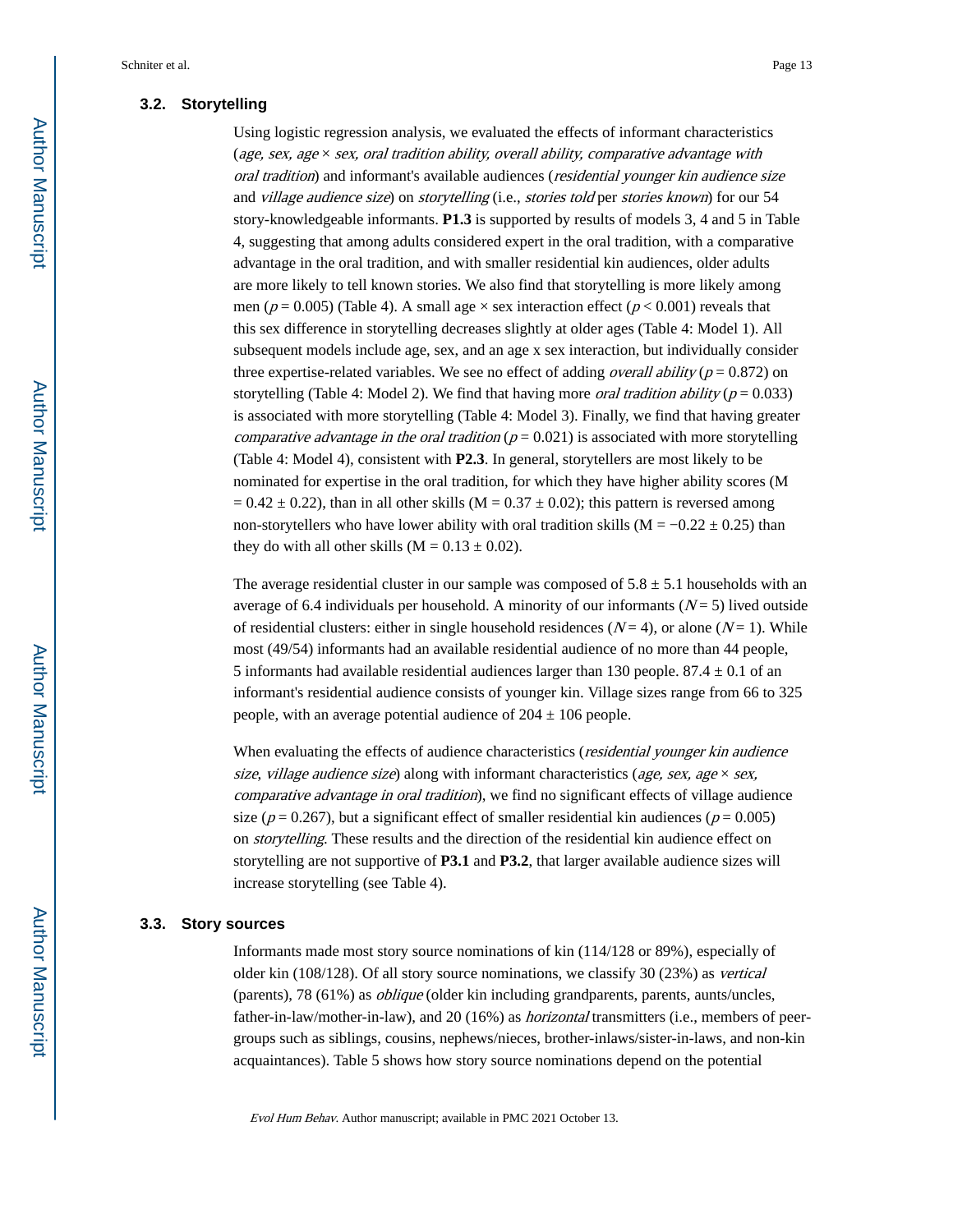story source's *consanguineal* and *affinal relatedness* (i.e., blood relatedness to informant or informant's spouse, respectively). In the region of the matrix where both the consanguineal and *affinal relatedness* coefficients are less than one-eighth, the nomination probability is 1%: outside of that region where coefficients of relatedness are higher, the expert nomination probability is an order of magnitude higher, at 25%. There is a high probability (66%) of nomination among *consanguineal kin* of intermediate relatedness (where  $r =$ 0.125 to 0.25 for great-grandparents, grandparents, grandchildren, aunts, and uncles), much higher than the probability (12%) for close consanguineal kin (where  $r = 0.5$  for parents, siblings, and offspring). Note, however, that no nominations are recorded for grandchildren or children despite their close kinship and greater representation in local kin groups.

Consistent with the results reported in Table 5, kinship plays an important role in nomination probability: for each additional tenth of a degree of closer relatedness (either to informant or to informant's spouse, whichever is higher), targets are 92 times more likely to be nominated as story sources (Table 6). Older vertical  $&$  oblique targets are 8.5 times more likely to be nominated as story sources than peer-based *horizontal* targets (Table 6). Same-sex targets are 51% more likely to be nominated as story sources than are opposite-sex targets (Table 6). Close-kin, vertical  $&$  oblique, and same-sex target-informant characteristics remain jointly significant in a model that considers all three simultaneously (Table 6). These results support **P4.1** that targets who are the same sex as, closer in kinship to, and older than informants are more likely to be nominated as story sources.

While older *vertical & oblique* targets are significantly more likely to be nominated than horizontal peers, being a *parent* (i.e., a "vertical" target) is not a significant predictor of getting nominated (Table 6). Indeed, grandparents are the most nominated category of kin, accounting for 38% of nominations, followed by parents (30%), aunts/uncles (14%), in-laws (3%), cousins (2%), nephews/nieces (1%), and siblings (1%). Our full model shows that nominations are preferably of targets who are same-sex, older, and closer consanguineal or affinal kin but not parents (Table 6), consistent with **P4.2**.

# **4. Discussion**

Storytelling has long served as an important means of transmitting cumulative culture and traditional ecological knowledge (TEK), especially in the absence of books and other means of information storage. While TEK and culture transmission studies frequently recognize that older adults play an important role in information transmission, little is known about the development and timing of storytelling abilities, whom young adults primarily learn stories from, and which elders are more likely to be storytellers. A novel contribution of this study is that it provides precise quantification of the age effect on story knowledge and storytelling, and precise quantification of the transmission patterns responsible for story learning.

Most of the stories (97%) indexed in our Traditional Stories Survey contain information relevant to Tsimane foraging or sociality. Reports from across our sample of storyknowledgeable informants indicate that Tsimane oral tradition is alive and well: all but one of 120 stories have been retold by the current group of storytellers (see Appendix B Table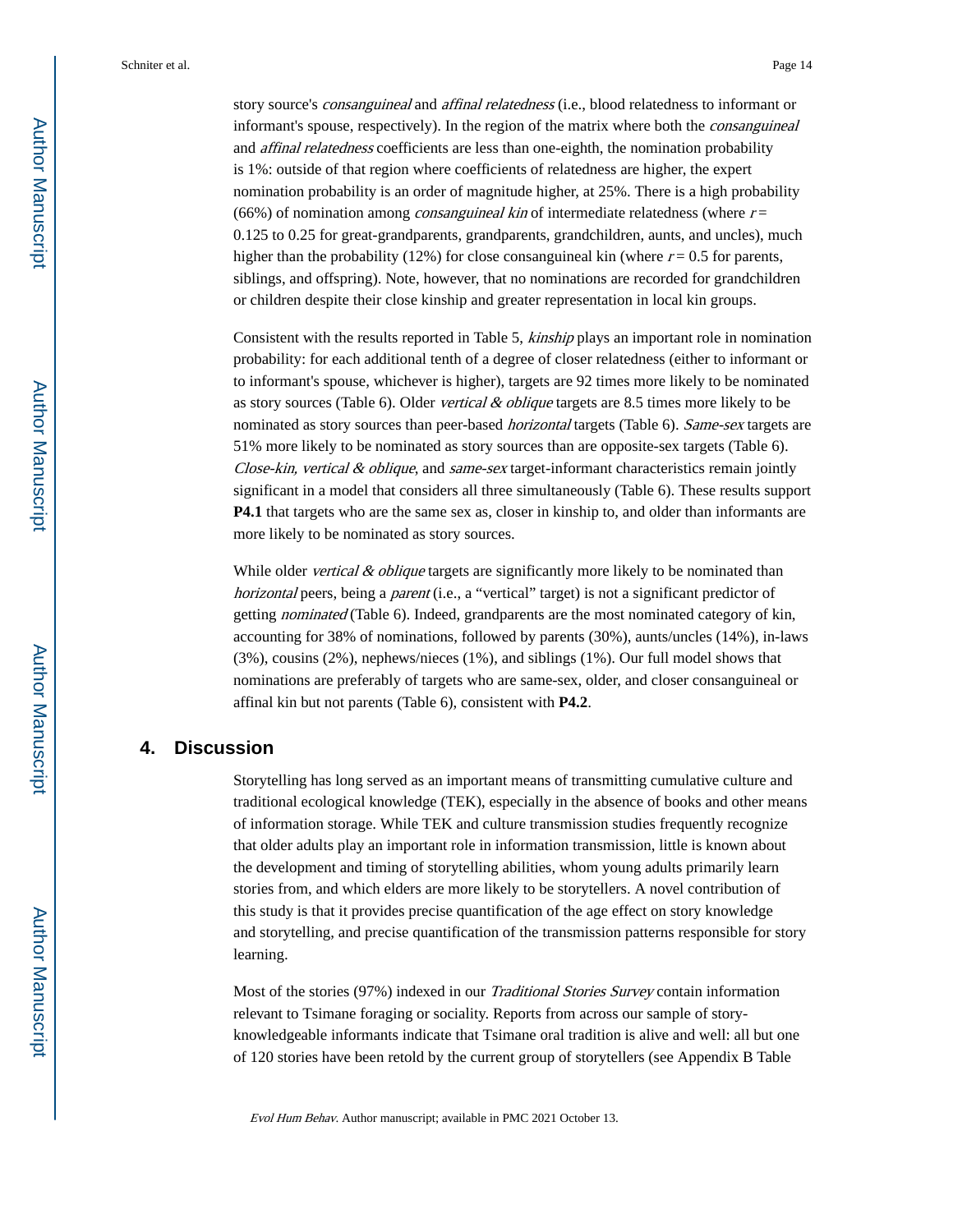C). The information Tsimane transmit via storytelling could not reasonably be acquired by individuals on their own, yet sources of this information are relatively rare: only 13% of the Tsimane *Skills Survey* sample  $(N = 451)$  reported knowing traditional stories, compared to the 99% who reported using a machete (Schniter et al., 2015). Furthermore, as most storytellers know only a quarter of the inventory of traditional stories, and tell a little over half of what they know, different storytellers know different material – allowing room for repertoire specialization among storytellers.

Traditional stories that we studied need not be restricted to a single gender of storytellers. Though a greater proportion of the traditional stories are told by men, we cannot say that men are more likely to tell most of these stories due to small sample sizes of men and women knowing particular stories. That 26.7% (32/120) of stories are told by men but not women, and no stories are told only by women (see Appendix B Table C) may be a consequence of the male-only set of principal informants who helped construct the Traditional Stories Survey. Future studies might benefit from female informants contributing additional stories to the Traditional Stories Survey.

The late age of storytelling specialization among a minority of older adults that we note is quite different than the pattern of skill generalization otherwise observed, where most adults possess most skills. We can interpret storytelling over the lifespan of men and women as part of their life history strategies. The greater story knowledge among men of all ages may reflect a strategy where older men specialize in storytelling to buffer the greater and more rapid declines in food production (from peak production levels) that they experience compared to women (Hooper, Gurven, Winking, & Kaplan, 2015). Women also demonstrate a post-reproductive shift towards greater storytelling: After the sixth decade of life they may up-regulate storytelling to buffer the productive losses associated with strength and skeletal mass declines (Stieglitz et al., 2015) that impact women's food production and processing abilities. These age effects are more consistent with storytelling being a specialized rather than common skill. We study age because it is a reliable proxy for strength. Future studies of oral tradition could benefit from more direct measures of strength and agility.

We have also considered evidence in support of different explanations for why storytelling might be a service niche for only a minority of adults. We find no support for the hypothesis that storytelling is a common skill enabled by overall ability across all skill domains and larger available audience size. Instead we find evidence supporting the notion that storytelling is a specialized skill that develops to buffer senescence-related declines in high-strength, high-agility caloric provisioning abilities: storytelling is closely associated with story knowledge, oral tradition ability, and a comparative disadvantage in all other skill domains.

The greater knowledge of traditional stories we report with age may be explained by elders having had more opportunity to learn stories, and it might also be explained by a trend towards less story learning among younger generations. Schniter et al. (2015) estimated the percent change in the skill acquisition hazard rate per year between 1960 and 1993. From those analyses we know that younger cohorts of adults (especially men aged 21–29) sampled in the *Skills Survey* acquired knowledge of traditional stories at an 80% lower rate ( $Z =$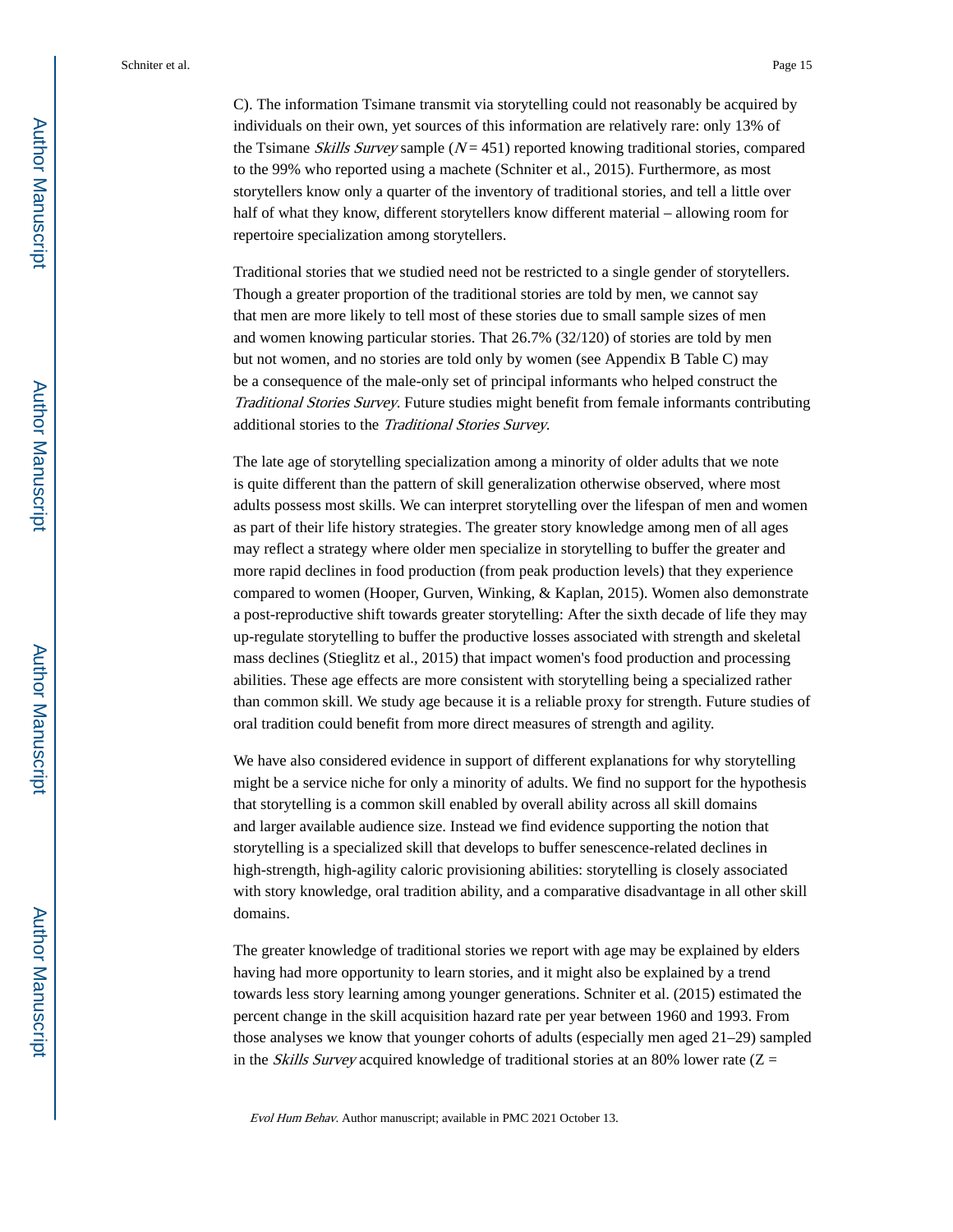$-5.91$  p < 0.00001) than a same aged generation 33 years earlier (a difference not seen for very common skills like using a machete ( $Z = -0.38$   $p = 0.703$ )). This effect may be driven by young men in that age range who are more involved in wage labor than older men, and women at any age (Gurven, Winking, Kaplan, von Rueden, & McAllister, 2009). If the greater story knowledge we report among older men is due in part to younger men's greater acculturation to and involvement with the local non-traditional market society we would expect market proximity and acculturation to predict story knowledge for our male sample, yet we find poor support for these explanations: while living closer to San Borja was associated with slightly less story knowledge, greater schooling and Spanish fluency were associated with more story knowledge – not less. This greater story knowledge may be a consequence of greater intelligence, if the two are related. We remind readers that these acculturation and proximity effects are only proxies of market integration, are found with males but not females, and are very small. Never the less, our results are robust to presence of these effects that are controlled for in relevant analyses. Future studies of Tsimane oral tradition could benefit from more direct measures of market integration, such as income and wealth.

Our analyses reveal that traditional stories are transmitted across generations from older, more knowledgeable adults, to younger less knowledgeable recipients. Nominations for story sources indicate that traditional stories are learned mostly from same-sex older relatives (84%), and especially from grandparents. We find similar transmission patterns when evaluating older storytellers apart from younger adults aged 20–29, suggesting this is not confounded by a cohort effect. This evidence supports a two-sex, three-generational model of oblique traditional information transmission among Tsimane. This pattern of traditional information transmission is consistent with previous reports of same-sex Tsimane skill transmission (Reyes-García et al., 2009; Schniter, 2009) and with de Laguna's (1997) report of Yakutat Tlingit hunter-gatherers learning traditional stories from grandparents more than from parents. The pattern of traditional information transmission we report in this paper is inconsistent with reports of parent to offspring transmission as the most common vector for learning traditional information: such as with folktale transmission in Arctic hunter-gatherer societies (Ross & Atkinson, 2016) or with subsistence skills among foragers and peasants (e.g. Hewlett & Cavalli-Sforza, 1986; Ohmagari & Berkes, 1997; Ruddle & Chesterfield, 1977; Schniter, 2009). Below we discuss reasons for greater storytelling at later ages, and for this three-generational oblique transmission pattern (from grandparent to grandchild) for learning traditional stories.

Our findings about the development of skills in the oral tradition and patterns of oblique information transmission across alternate generations may help extend our understanding of the evolved human life history by illustrating how age-related changes in embodied capital are associated with late-life development of information transmission services that can impact grandchildren. As humans cease reproducing and advance well into their grandparental years, mortality risks continue to increase while their expected fitness contributions (e.g. from food procurement) diminish – making continued investment in various forms of maintenance and repair increasingly less worthwhile. While this perspective helps explain the loss of strength and somatic resources with age, the slow rates of cognitive aging observed in humans and their potential additive role in promoting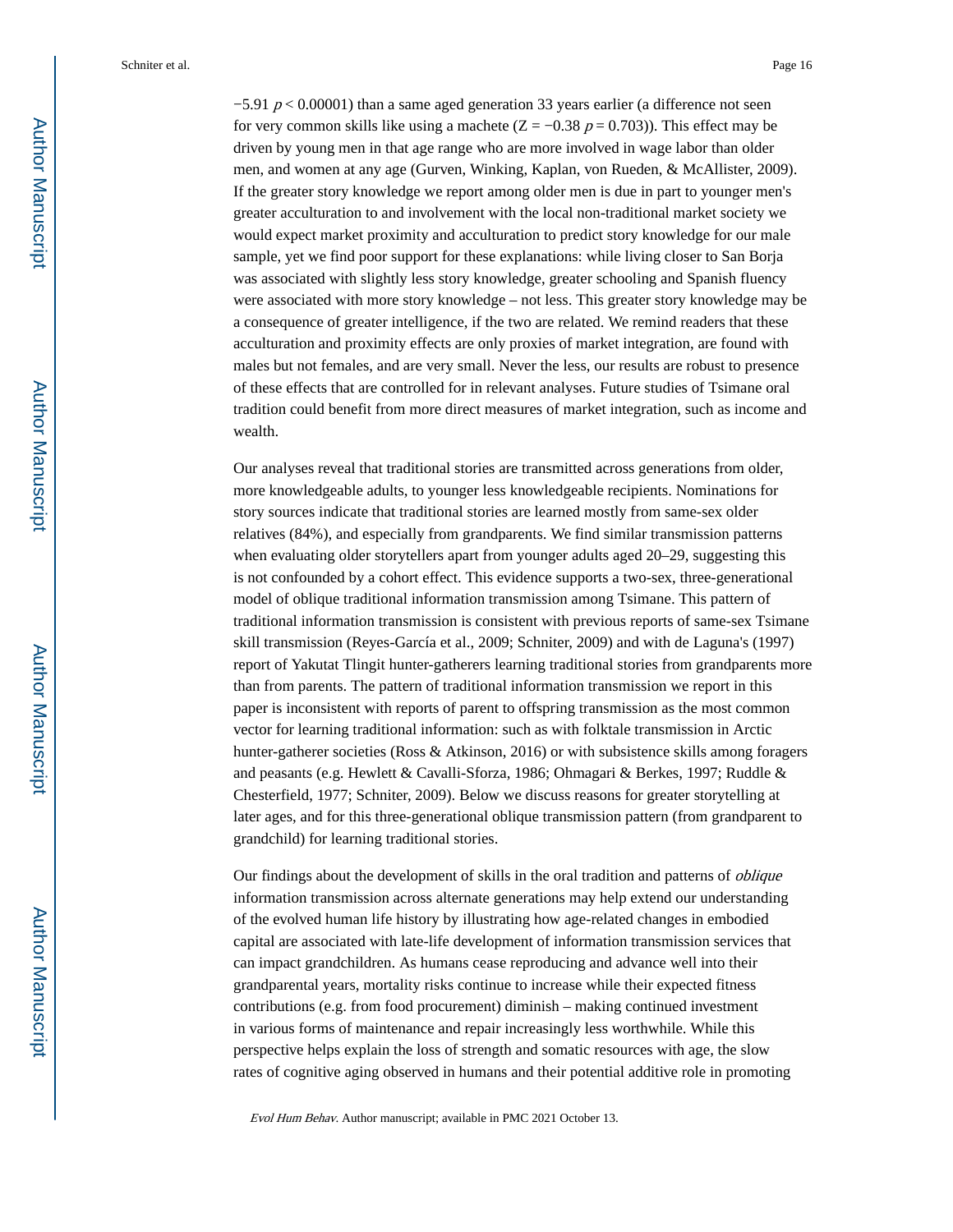a long post-reproductive lifespan remains a puzzle worthy of study. Schwarz et al. (2016) provide genetic evidence supporting selection in humans against post-reproductive cognitive decline and Gurven et al. (2017) demonstrate that semantic fluency (generating lists of animal and fish names) improves or remains well developed throughout adulthood among both schooled and non-schooled Tsimane, consistent with a late life niche emphasizing information transmission. In fact, this effect may extend to industrialized populations: A large survey of labor market productivity across adult ages finds that for jobs where problem solving, learning and speed are needed, productivity decreases from around 50 years of age, while in jobs where experience and verbal abilities are most important, older workers' maintain a relatively high productivity level (Skirbekk, 2004). By considering the benefits likely derived from oral transmission of accumulated knowledge, whether for forager-horticulturalist economies or for employees in modern labor markets, we may better explain the human curiosity of post-reproductive cognitive maintenance.

In small-scale subsistence societies, some older adults serve as the "libraries" of accumulated cultural and practical knowledge, suggesting that human evolution has selected for post-reproductive cognitive skill maintenance. Through storytelling and musical performance, important information can be relayed from older to younger kin regarding socialization and education, and for audiences of all ages, storytellers can provide entertainment and opportunity for social activity that could help reinforce social ties and promote social cohesion (Boyd, 2009). While previous research has demonstrated the role that Tsimane adults play in politics and conflict resolution (e.g. Gurven & Kaplan, 2008; Gurven, Stieglitz, Hooper, Gomes, & Kaplan, 2012; von Rueden, Gurven, Kaplan, & Stieglitz, 2014), we now have evidence that older adults play a role in educating younger kin via oral tradition performance. Perhaps in facilitating these fitness enhancing benefits, oral traditions have also helped extend our lifespan.

# **Supplementary Material**

Refer to Web version on PubMed Central for supplementary material.

## **Acknowledgments**

We thank Daniel Vie Durbano for translation and assistance in the field, and Tomas Huanca, Felipe Mayer, Javier Cari Jave, and Feliciano Cayuba Claros for help with survey development.

Funding

This work was supported by National Science Foundation DDIG Award #0612903, and awards #BCS0136274, #BCS0422690.

## **Data availability**

The data are available at Mendeley Data (Schniter, 2017) and will be made available upon request.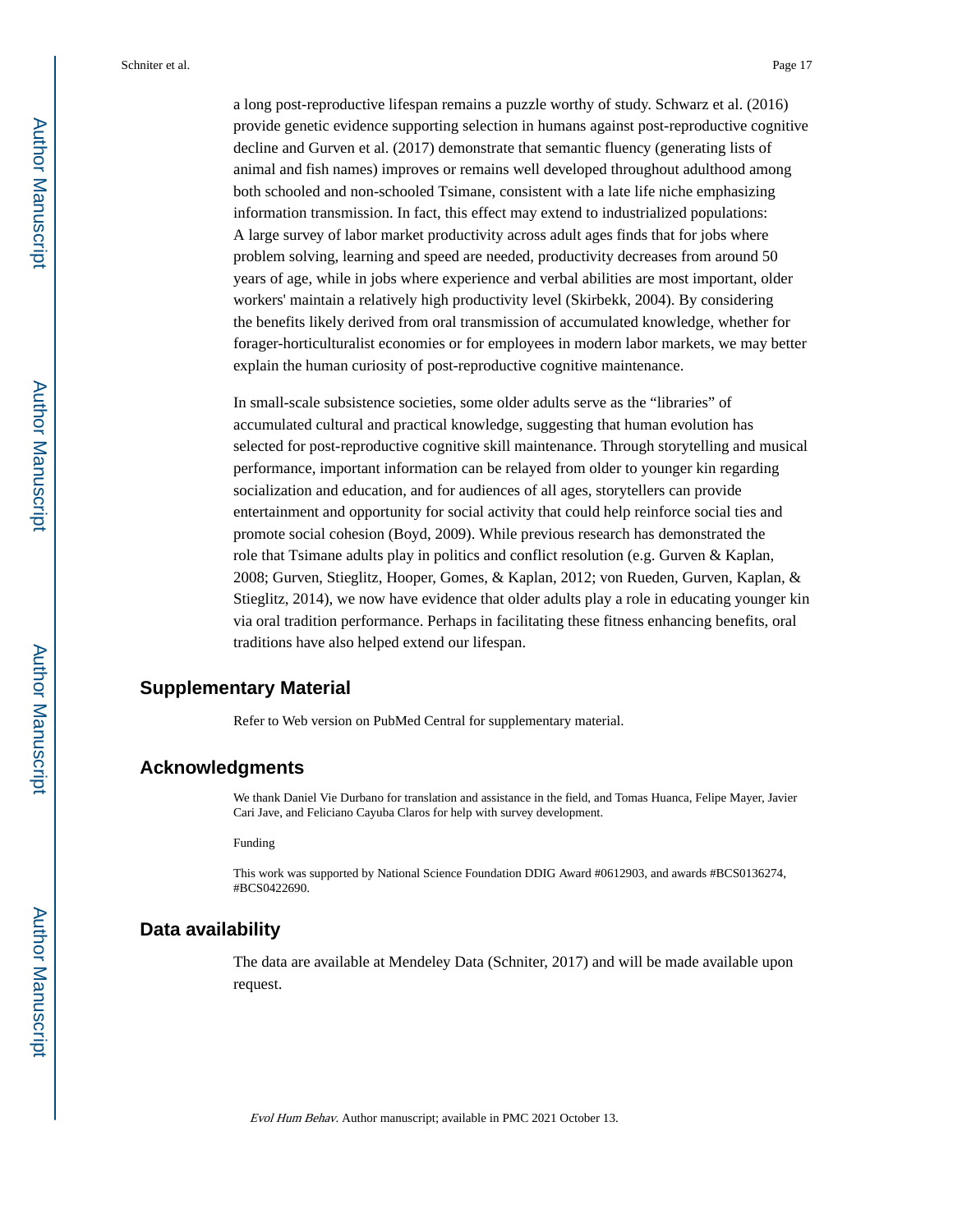## **References**

- Acerbi A, Kendal J, & Tehrani JJ (2017). Cultural complexity and demography: The case of folktales. Evolution and Human Behavior, 38(4), 474–480.
- Antezana JL (1983). Canciones Chimane. Hipotesis20/21, 63–69.
- Apple D (1956). The social structure of grandparenthood. American Anthropologist, 58(4), 656–663.
- Archibald J (2008). Indigenous storywork: Educating the heart, mind, body and spirit. Vancouver, British Columbia: The University of British Columbia Press.
- de Backer CJ, & Gurven M (2006). Whispering down the lane: The economics of vicarious information transfer. Adaptive Behavior, 14(3), 249–264.
- Berkes F, Colding J, & Folke C (2000). Rediscovery of traditional ecological knowledge as adaptive management. Ecological Applications, 10, 1251–1262.
- Biesele M (1993). Women like meat: The folklore and foraging ideology of the Kalahari Ju/'hoan. Bloomington: Indiana University Press.
- Bock J (2002a). Childhood and the evolution of the human life course. Human Nature, 13(2), 153–159. [PubMed: 26192756]
- Bock J (2002b). Learning, life history, and productivity: Children's lives in the Okavango Delta, Botswana. Human Nature, 13(2), 161–197. [PubMed: 26192757]
- Boyd B (2009). On the origin of stories. Harvard University Press.
- Boyd R, & Richerson PJ (1985). Culture and the evolutionary process. Chicago, IL: University of Chicago Press.
- Cavalli-Sforza L, & Feldman M (1981). Cultural transmission and evolution: A quantitative approach. Princeton NJ: Princeton University Press.
- Coe K, Aiken N, & Palmer CT (2005a). Once upon a time: Ancestors and the evolutionary significance of stories. Anthropological Forum, 16, 21–40.
- Coe K, Aiken N, & Palmer CT (2005b). The role of traditional children's stories in human evolution. Entelechy: Mind and Culture 6 (Fall-Winter). [www.entelechyjournal.com.](http://www.entelechyjournal.com)
- Coe K, & Palmer CT (2008). The words of our ancestors: Kinship, tradition, and moral codes. World Cultures eJournal, 16(1).
- Crittenden AN, Conklin-Brittain NL, Zes DA, Schoeninger MJ, & Marlowe FW (2013). Juvenile foraging among the Hadza: Implications for human life history. Evolution and Human Behavior, 34, 299–304.
- De La Quintana L, & Daillant I (1999). Dojity y Micha'. Mito Tsimane' (version Chimane). La Paz, Bolivia: Producciones NICOBIS.
- Ellis R (1996). A taste for movement: An exploration of the social ethics of the Tsimanes of lowland Bolivia. La Paz: MUSEF (Doctoral Thesis).
- Gurven M, Fuerstenberg E, Trumble B, Stieglitz J, Beheim B, Davis H, & Kaplan H (2017). Cognitive performance across the life course of Bolivian forager-farmers with limited schooling. Developmental Psychology, 53(1), 160. [PubMed: 27584668]
- Gurven M, Jaeggi A, von Rueden C, Hooper P, & Kaplan H (2015). Does market integration buffer risk, erode traditional sharing practices and increase inequality? A test among Bolivian foragerfarmers. Human Ecology, 43(4), 515–530.
- Gurven M, & Kaplan H (2008). Beyond the grandmother hypothesis: Evolutionary models of human longevity. The cultural context of aging: Worldwide perspectivesvol. 3. (pp. 53–66), 53–66.
- Gurven M, & Kaplan HS (2006). Determinants of time allocation to production across the lifespan among the Machiguenga and Piro Indians of Peru. Human Nature, 17, 1–49. [PubMed: 26181344]
- Gurven M, Stieglitz J, Hooper PL, Gomes C, & Kaplan H (2012). From the womb to the tomb: The role of transfers in shaping the evolved human life history. Experimental Gerontology, 47(10), 807–813. [PubMed: 22595699]
- Gurven M, Winking J, Kaplan H, von Rueden C, & McAllister L (2009). A bioeconomic approach to marriage and the sexual division of labor. Human Nature, 20(2), 151–183. [PubMed: 25526956]
- Hale TA (1998). Griots and Griottes: Masters of words and music. Bloomington, Indiana: Indiana University Press.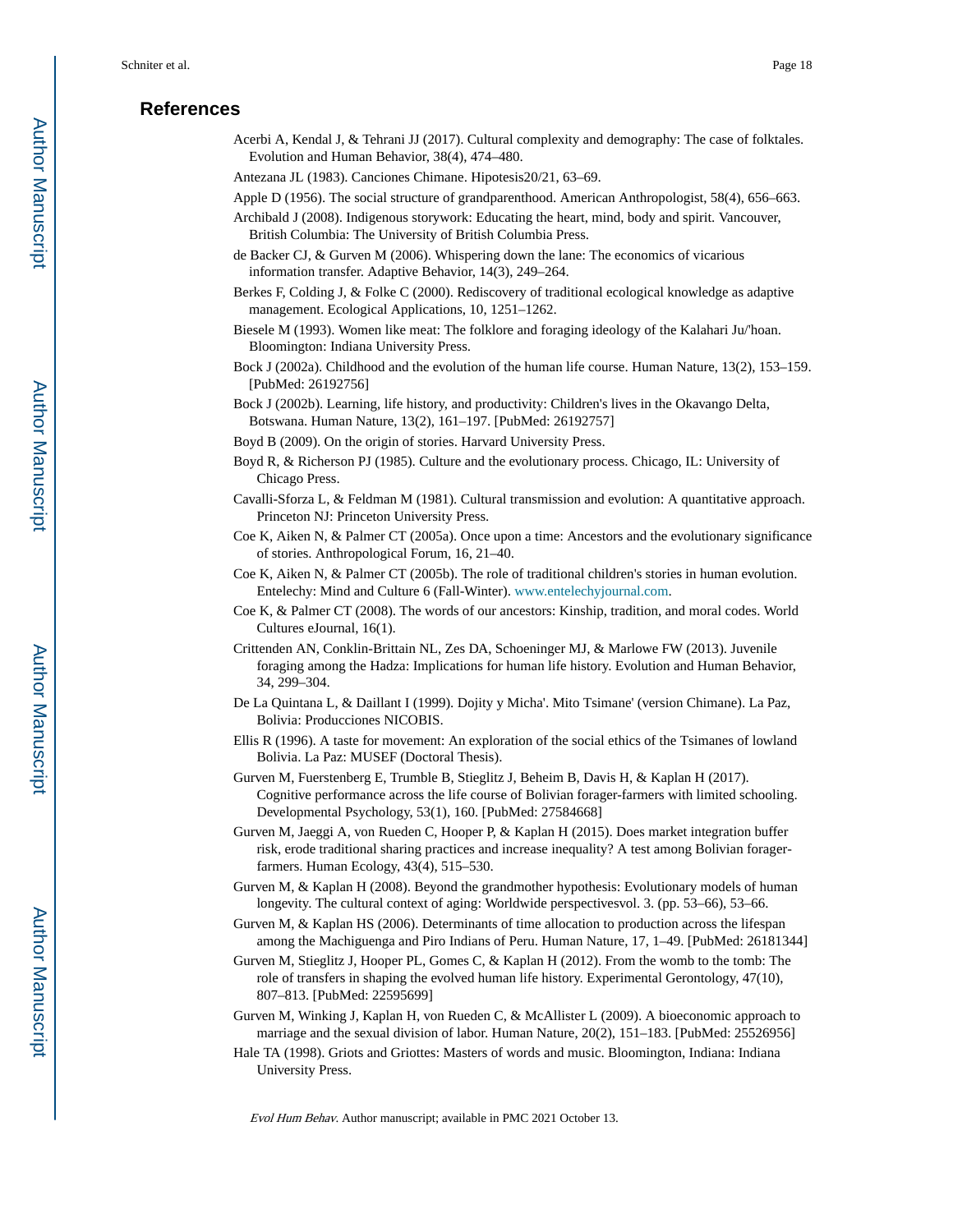- Hallowell AI (1992). The Ojibwa of Berens River, Manitoba: Ethnography into history. Fort Worth; Toronto: Harcourt Brace Jovanovich College Publishers.
- Hartshorne JK, & Germine LT (2015). When does cognitive functioning peak? The asynchronous rise and fall of different cognitive abilities across the life span. PsychologicalScience, 26(4), 433–443.
- Hewlett BS, & Cavalli-Sforza LL (1986). Cultural transmission among the Aka Pygmies. American Anthropologist, 88 (992–934).
- Hewlett BS, Fouts HN, Boyette AH, & Hewlett BL (2011). Social learning among Congo Basin hunter–gatherers. Philosophical Transactions of the Royal Society: Biological Sciences, 366, 1168–1178. [PubMed: 21357239]
- Hooper PL, Gurven M, Winking J, & Kaplan HS (2015). Inclusive fitness and differential productivity across the life course determine intergenerational transfers in a small-scale human society. Proceedings of the Royal Society of London B: Biological Sciences, 282(1803), 20142808.
- Huanca T (1999). Tsimane' indigenous knowledge: Swidden fallow management and conservation. (Thesis (Ph. D.)) University of Florida.
- Huanca T (2006). Tsimane' oral tradition, landscape, and identity in the tropical forest TAPS: Research: Publications: Books: Tsimane' oral tradition. [http://people.brandeis.edu/~rgodoy/](http://people.brandeis.edu/~rgodoy/publications/tomasbook.pdf) [publications/tomasbook.pdf](http://people.brandeis.edu/~rgodoy/publications/tomasbook.pdf), Accessed date: 13 March 2008.
- Iamele G (2001). Palabras Antiguas y Nuevas del Rio Quiquibey, en la Amazonia Boliviana. Bolivia: Programma Regional de Apoyo a los Pueblos Indigenas de la Cuenca de Amazonas (PRAIA).
- Kaplan H, Gurven M, Winking J, Hooper P, & Stieglitz J (2010). Learning, menopause and the human adaptive complex. Annals of the New York Academy of Sciences, 1204, 30–42. [PubMed: 20738273]
- de Laguna F (1997). Under Mount Saint Elias: The history and culture of the Yakutat Tlingit. Washington DC: Smithsonian.

Lee R (2002). The Dobe Ju/'Hoansi (3rd edition ). Wadsworth Thompson Learning.

- Martin MA, Lassek WD, Gaulin SJ, Evans RW, Woo JG, Geraghty SR, … Gurven MD (2012). Fatty acid composition in the mature milk of Bolivian forager-horticulturalists: Controlled comparisons with a US sample. Maternal & Child Nutrition, 8(3), 404–418. [PubMed: 22624983]
- Mayer F, & Clemente C (2000). Dojity y Micha': la creacion del mundo segun la historia del Pueblo Tsimane'. Publicaciones Proyecto de Investigacion No. 7 (CIDOB-DFID). Santa Cruz, Bolivia: CIDOB.
- Miller G (2011). The mating mind: How sexual choice shaped the evolution of human nature. New York: Doubleday.
- Miller GF (1999). Sexual selection for cultural displays. The evolution of culture, 71–91.
- Moore D, & Meyer J (2014). The study of tone and related phenomena in an Amazonian tone language: Gavião of Rondônia. Language conservation and documentation8. (pp. 613–636), 613– 636.
- Morewedge CK, Giblin CE, & Norton MI (2014). The (perceived) meaning of spontaneous thoughts. Journal of Experimental Psychology: General, 143(4), 1742. [PubMed: 24820251]
- Nabhan GP, & St. Antoine S (1993). The loss of floral and faunal story: The extinction of experience. In Kellert SR, & Wilson EO (Eds.), The Biophilia hypothesis. Washington DC: Island Press.
- Ohmagari K, & Berkes F (1997). Transmission of indigenous knowledge and bush skills among the Western James Bay Cree women of subarctic Canada. Human Ecology, 25, 197–222.
- Pinker S (1997). How the mind works. NY: Norton.
- Radcliffe-Brown AR (1950). Introduction. In Radcliffe-Brown AR, & Forde CD (Eds.), African systems of kinship and marriage. London: Oxford University Press.
- Reyes-García V, Broesch J, Calvet-Mir L, Fuentes-Peláez N, McDade TW, Parsa S, … TAPS Bolivian Study Team (2009). Cultural transmission of ethnobotanical knowledge and skills: An empirical analysis from an Amerindian society. Evolution and Human Behavior, 30(4), 274–285.
- Riester J, & Roeckl G (1978). Canción y producción en la vida de un pueblo indígena: Los Chimane, tribu de la selva oriental. Editorial Los Amigos del Libro.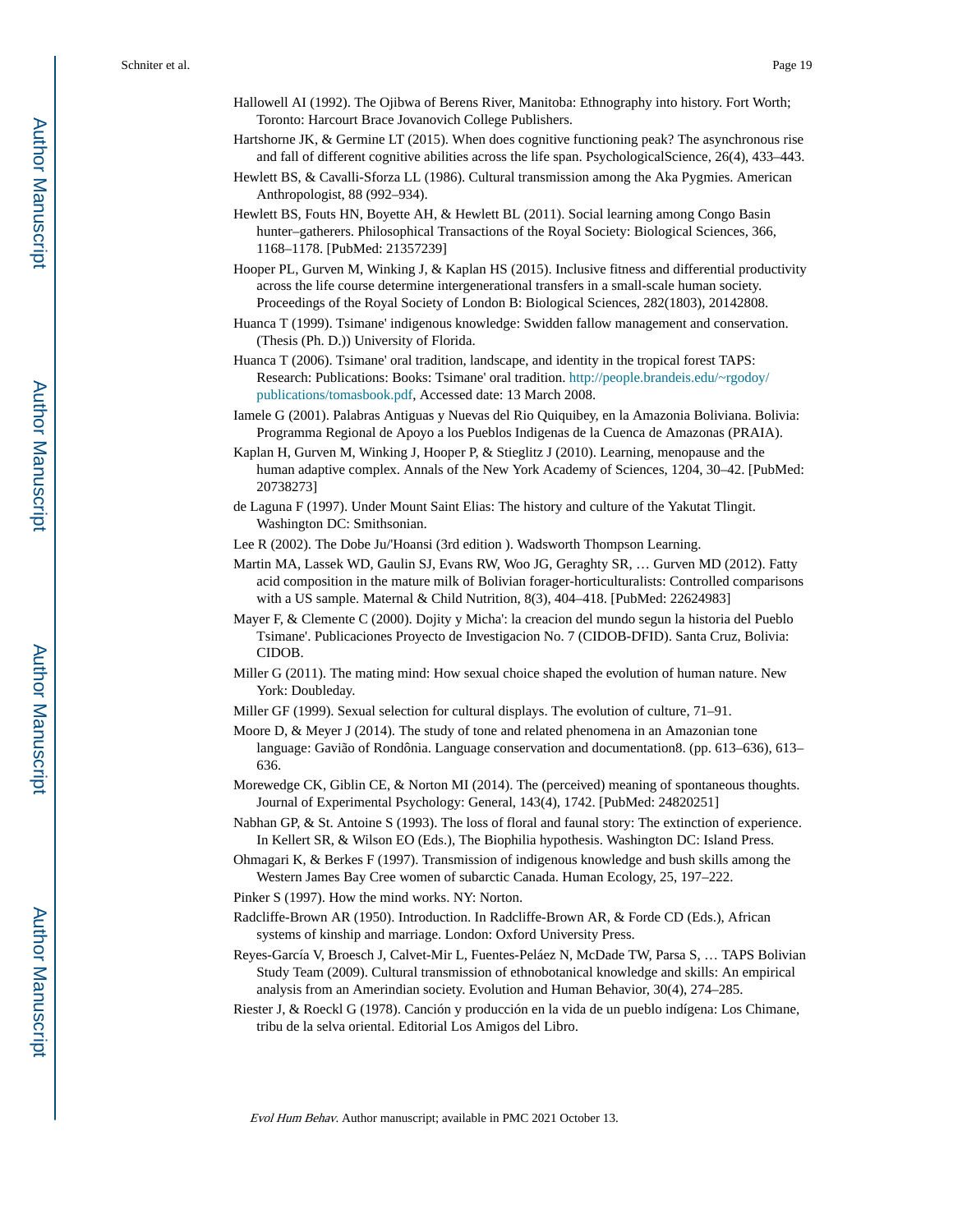- Ross RM, & Atkinson QD (2016). Folktale transmission in the Arctic provides evidence for high bandwidth social learning among hunter–gatherer groups. Evolution and Human Behavior, 37(1), 47–53.
- Rubin DC (1997). Memory in oral traditions: The cognitive psychology of epic, ballads, and countingout rhymes. Oxford University Press.
- Ruddle K, & Chesterfield R (1977). Education for traditional food procurement in the Orinoco Delta. Berkley: University of California Press.
- von Rueden C, Gurven M, Kaplan H, & Stieglitz J (2014). Leadership in an egalitarian society. Human Nature, 25(4), 538–566. [PubMed: 25240393]
- Scalise Sugiyama M (1996). On the origins of narrative. Storyteller bias as a fitness-enhancing strategy. Human Nature, 7(4), 403–425. [PubMed: 24203448]
- Scalise Sugiyama M (2001). Food, foragers, and folklore: The role of narrative in human subsistence. Evolution and Human Behavior, 22(4), 221–240.
- Schniter E (2009). Why Old Age: Non-material contributions and patterns of aging among older adult Tsimane. (Dissertation) Santa Barbara: University of California.
- Schniter E (2014). Older Adults' contributions to the Tsimane Forager-Farmer economy. Anthropology &Aging, 35(1), 56–58.
- Schniter E (2017). Tsimane Traditional Stories Survey dataset. Mendeley Data. 10.17632/567wjbnr2m.1.
- Schniter E, Gurven M, Kaplan HS, Wilcox NT, & Hooper PL (2015). Skill ontogeny among Tsimane forager-horticulturalists. American journal of physical anthropology, 158(1), 3–18. [PubMed: 25921880]
- Schwarz F, Springer SA, Altheide TK, Varki NM, Gagneux P, & Varki A (2016). Human-specific derived alleles of CD33 and other genes protect against postreproductive cognitive decline. Proceedings of the National Academy of Sciences, 113(1), 74–79.
- Sebeok T, & Umiker-Sebeok DJ (1976). Speech surrogates: Drum and whistle systems. Mouton: La Haye and Paris.
- Simmons L (1945). The Role of the Aged in Primitive Society. New Haven: Yale University Press (1970 ed.).
- Skirbekk V (2004). Age and individual productivity: A literature survey. Vienna yearbook of population research, 133–153.
- Steadman LB, & Palmer CT (1997). Myths as instructions from ancestors: The example of Oedipus. Zygon, 32(3), 341–350.
- Stieglitz J, Beheim BA, Trumble BC, Madimenos FC, Kaplan H, & Gurven M (2015). Low mineral density of a weight-bearing bone among adult women in a high fertility population. American Journal of Physical Anthropology, 156(4), 637–648. [PubMed: 25488367]
- Wiessner PW (2014). Embers of society: Firelight talk among the Ju/'hoansi Bushmen. Proceedings of the National Academy of Sciences, 111(39), 14027–14035.
- Wright S (1922). Coefficients of inbreeding and relationship. American Naturalist, 56, 330–338.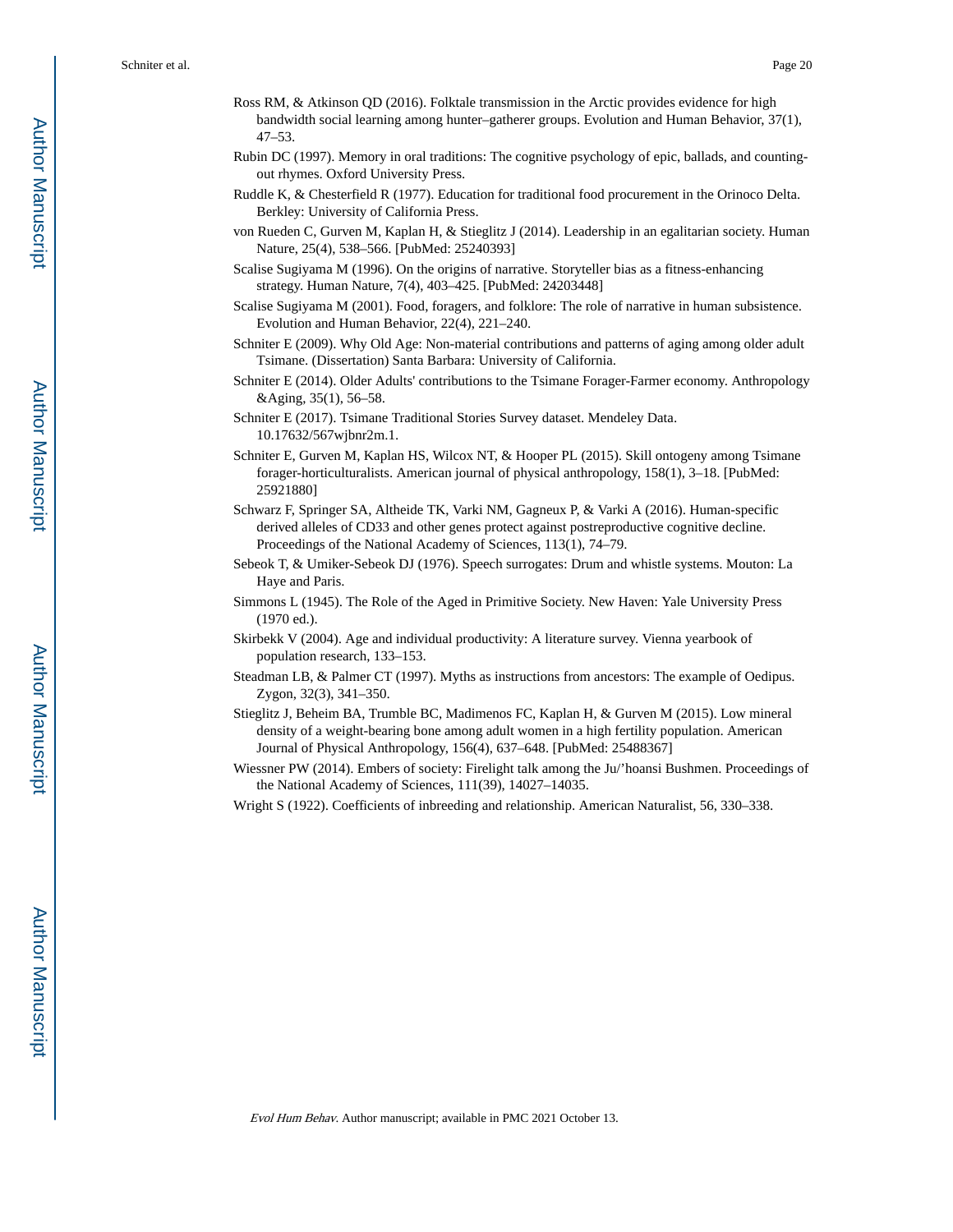



#### **Fig. 1.**

Proportion of adults in sex-specific age groups reporting to be storytellers and musicians (panel A;  $N = 421$ ) and proportion of adults in sex-specific age groups reporting to be storytellers and dream interpreters (panel B;  $N = 421$ ). Data adapted from Schniter et al. (2015).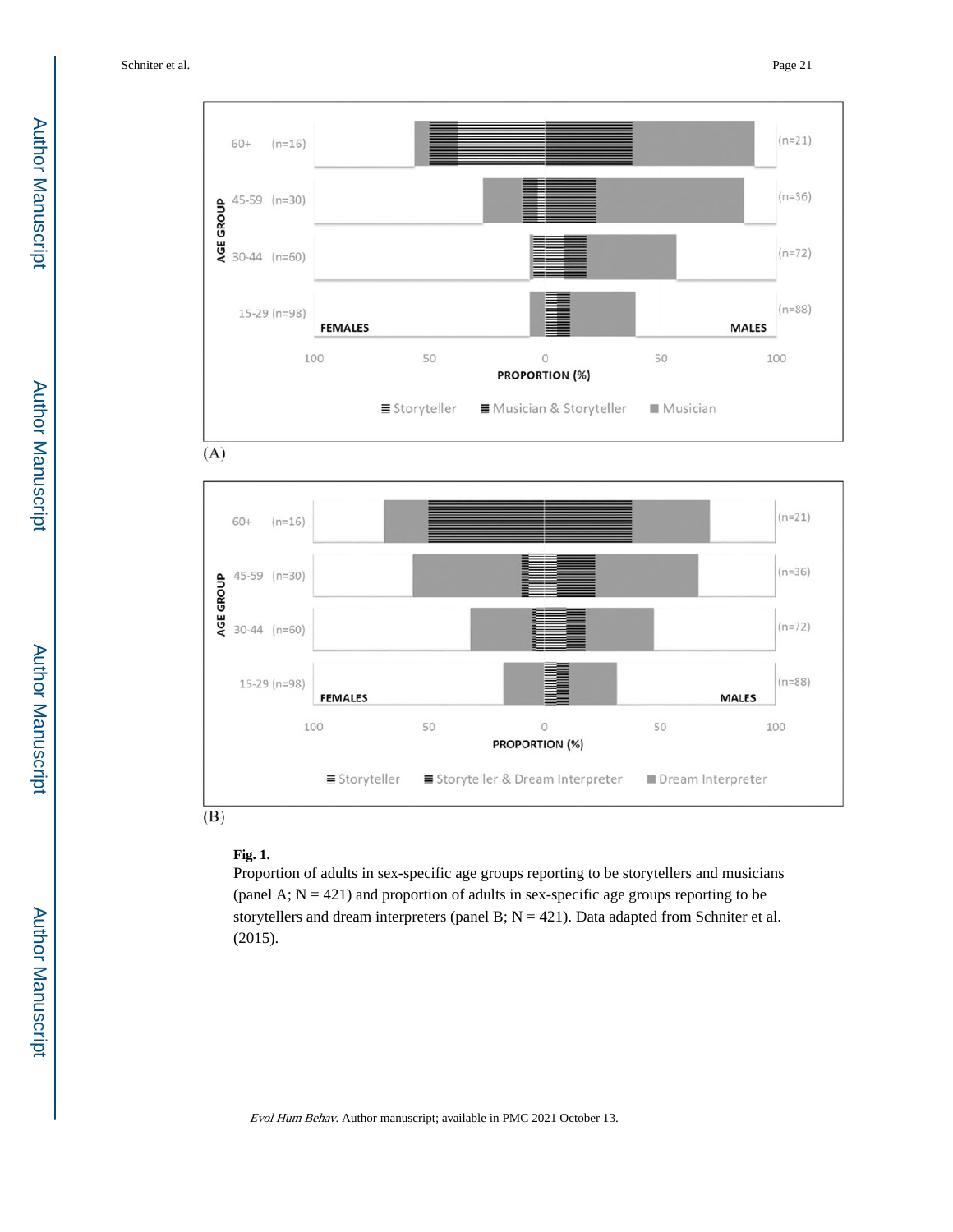Schniter et al. Page 22



#### **Fig. 2.**

Number of *stories known* among *Skills Survey* informants (panel A;  $N = 421$ ) and number of *stories told* among story-knowledgeable informants (panel B;  $N = 54$ ).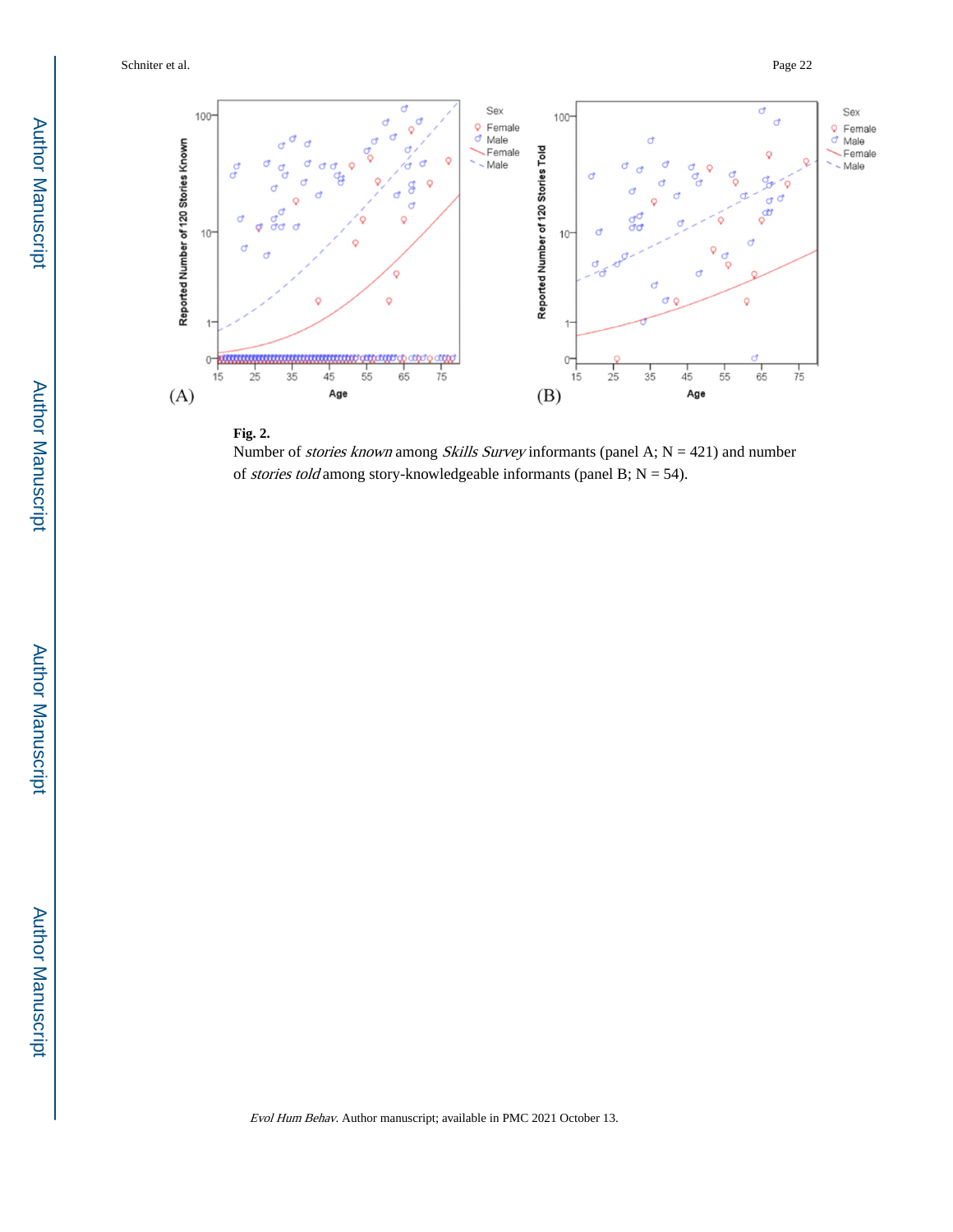Author Manuscript

Ages of self-reported acquisition and nominated expertise across traditional Tsimane skill sets. Ages of self-reported acquisition and nominated expertise across traditional Tsimane skill sets.

| Skill category                                                              | Acquisition |                                   | <b>Expertise</b> |           |
|-----------------------------------------------------------------------------|-------------|-----------------------------------|------------------|-----------|
|                                                                             | Female      | Male                              | Female Male      |           |
| Child care                                                                  |             | $17.4(18.3)$ 20.0 (20.6) $45-57$  |                  | $38 - 86$ |
| Food production (hunting, fishing, gardening) 15.0 (15.7) 16.4 (17.2) 36-77 |             |                                   |                  | $63 - 72$ |
| Chores and craft production                                                 |             | $15.8(16.6)$ 18.3 (19.2) 59-77    |                  | $55 - 86$ |
| Oral tradition (music and stories)                                          |             | $20.0(21.0)$ $22.5(25.5)$ $65-77$ |                  | $66 - 86$ |

Note: "Acquisition" refers to the reported age when 90% of informants could self-sufficiently perform the skill without necessary delegation, supervision, or guidance. In parentheses we provide the 95%<br>Upper Confidence Int Upper Confidence Interval for these "Acquisition" point estimates. For "Expertise" we provide ages at which targets are most recognized as experts according to consensus nomination likelihood estimates. Note: "Acquisition" refers to the reported age when 90% of informants could self-sufficiently perform the skill without necessary delegation, supervision, or guidance. In parentheses we provide the 95% Adapted from Schniter et al. (2015).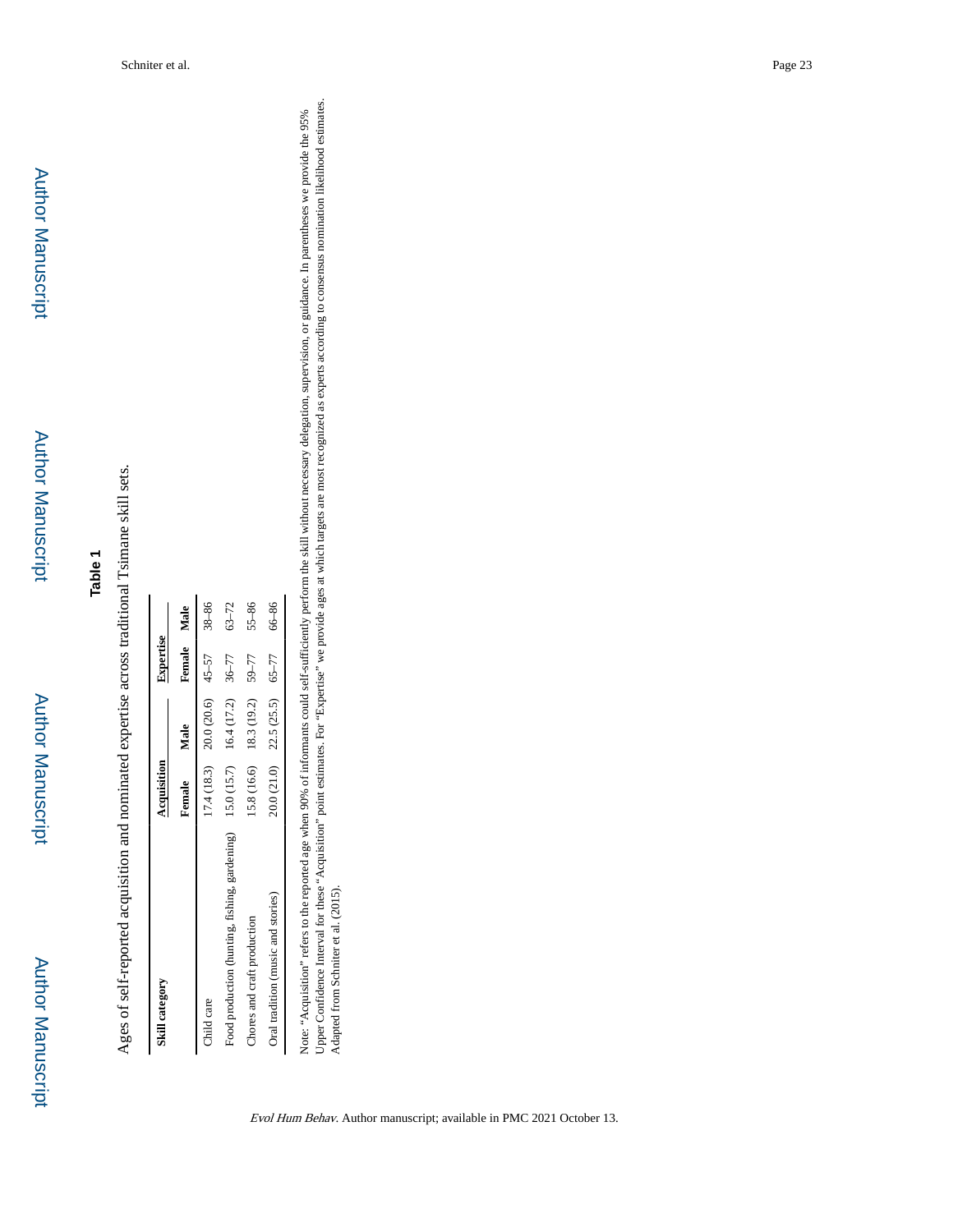**Author Manuscript** 

Average story knowledge and average storytelling by story category. Average story knowledge and average storytelling by story category.

| <b>20</b><br>Mutually exclusive story categories (type)<br>All stories          |             | known | (3)         | stories told |
|---------------------------------------------------------------------------------|-------------|-------|-------------|--------------|
|                                                                                 |             |       |             |              |
|                                                                                 | 32.3 (23.4) | 26.9  | 21.1 (20.9) | 65.6         |
|                                                                                 |             |       |             |              |
| 56<br>Fables                                                                    | [7.3(12.0)  | 30.9  | (1.6(11.1)  | 67.1         |
| 30<br>Realistic or historical stories                                           | 4.8(5.5)    | 15.9  | 2.7(5.1)    | 56.3         |
| ₫<br>Stories with felines                                                       | 6.5(4.3)    | 34.3  | 4.5(4.0)    | 69.2         |
| Stories with Dojity and Micha                                                   | 2.9(2.7)    | 25.9  | 1.6(2.3)    | 55.2         |
| Cosmology stories                                                               | 0.5(1.1)    | 12.0  | 0.4(1.0)    | 80.0         |
| Non-exclusive story categories (information content)                            |             |       |             |              |
| 89<br>Stories with information relevant to food production                      | 26.6 (18.3) | 29.9  | 17.6 (16.3) | 66.2         |
| 77<br>Stories with information relevant to sociality                            | 21.0 (15.1) | 27.2  | 13.7 (13.9) | 65.2         |
| Stories with either information relevant to food production or to sociality 116 | 31.9 (22.9) | 27.5  | 20.8 (20.4) | 65.2         |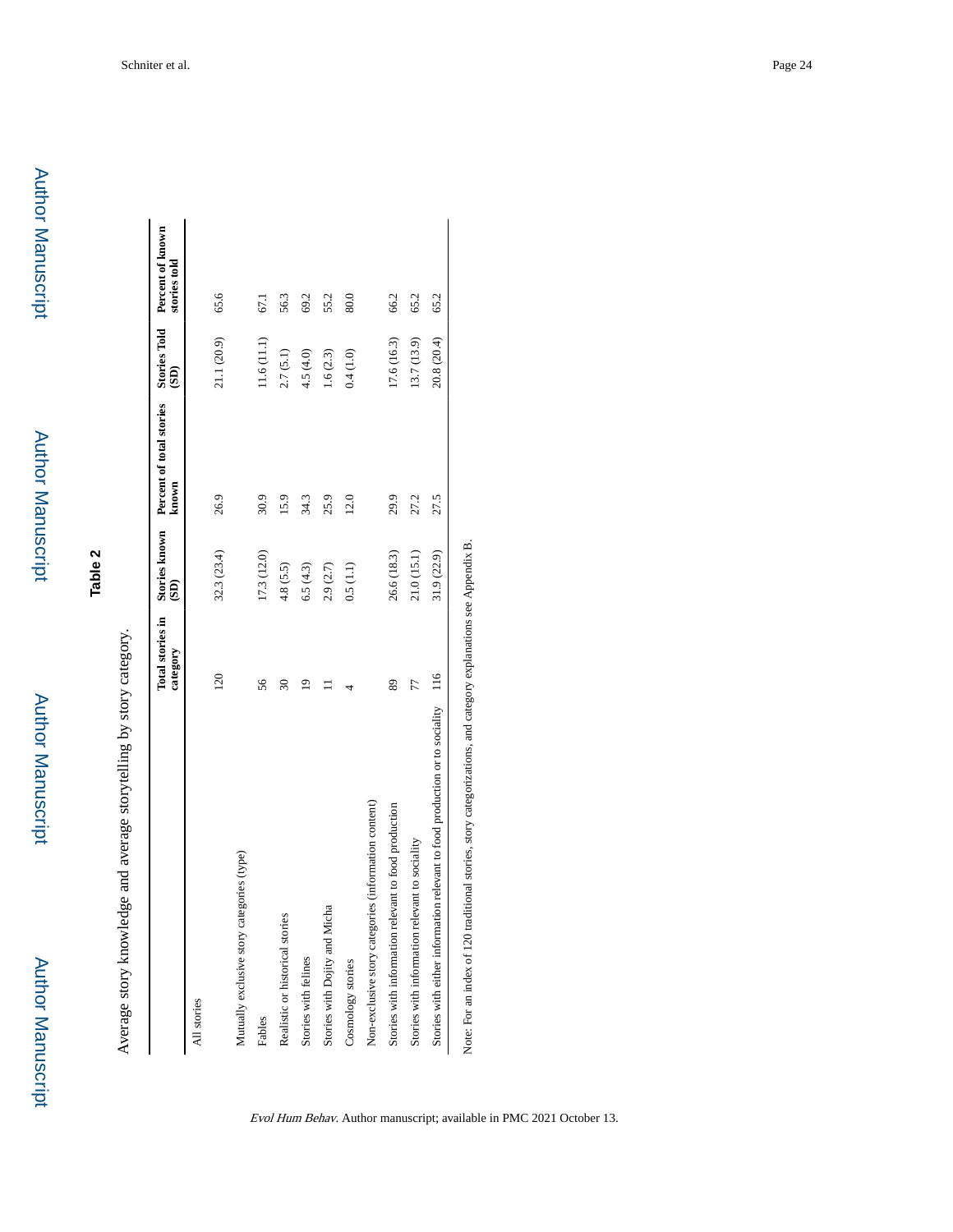#### **Table 3**

Negative binomial regression of stories known on informant characteristics.

| Dependent variable          | <b>Stories</b><br>known               | <b>Stories</b><br>known               | <b>Stories</b><br>known               | <b>Stories</b><br>known              |
|-----------------------------|---------------------------------------|---------------------------------------|---------------------------------------|--------------------------------------|
| Model                       | (1)                                   | (2)                                   | (3)                                   | (4)                                  |
| Age                         | $0.070\,***$<br>(0.0043)<br>[267.875] | $0.081\,***$<br>(0.0048)<br>[288.421] | $0.129***$<br>(0.0101)<br>[160.998]   | $0.123***$<br>(0.0101)<br>[148.093]  |
| Sex (female)                |                                       | $-1.823***$<br>(0.1465)<br>[154.856]  | $-4.916$ ***<br>(0.5364)<br>[84.004]  | $-4.359$ ***<br>(0.5354)<br>[66.278] |
| $Age \times Sex$            |                                       |                                       | $-0.072$ ***<br>(0.0115)<br>[38.888]  | $-0.062$ ***<br>(0.0115)<br>[29.451] |
| Market acculturation        |                                       |                                       |                                       | $0.303***$<br>(0.0810)<br>[14.044]   |
| Market travel distance      |                                       |                                       |                                       | $0.016***$<br>(0.0029)<br>[29.372]   |
| Constant                    | $-1.740$ ***<br>(0.1756)<br>[98.182]  | $-1.593***$<br>(0.1864)<br>[146.964]  | $-0.703$ ***<br>(0.2223)<br>[138.947] | $-1.816***$<br>(0.3019)<br>[164.618] |
| Likelihood Ratio Chi-Square | 355.594***                            | $526.341$ ***                         | $572.674$ ***                         | $604.661$ ***                        |
| <b>Observations</b>         | 421                                   | 421                                   | 421                                   | 421                                  |

Standard errors in parenthesis. Wald Chi-square values in brackets.

\*\*\* Significant at 1%.

 Author ManuscriptAuthor Manuscript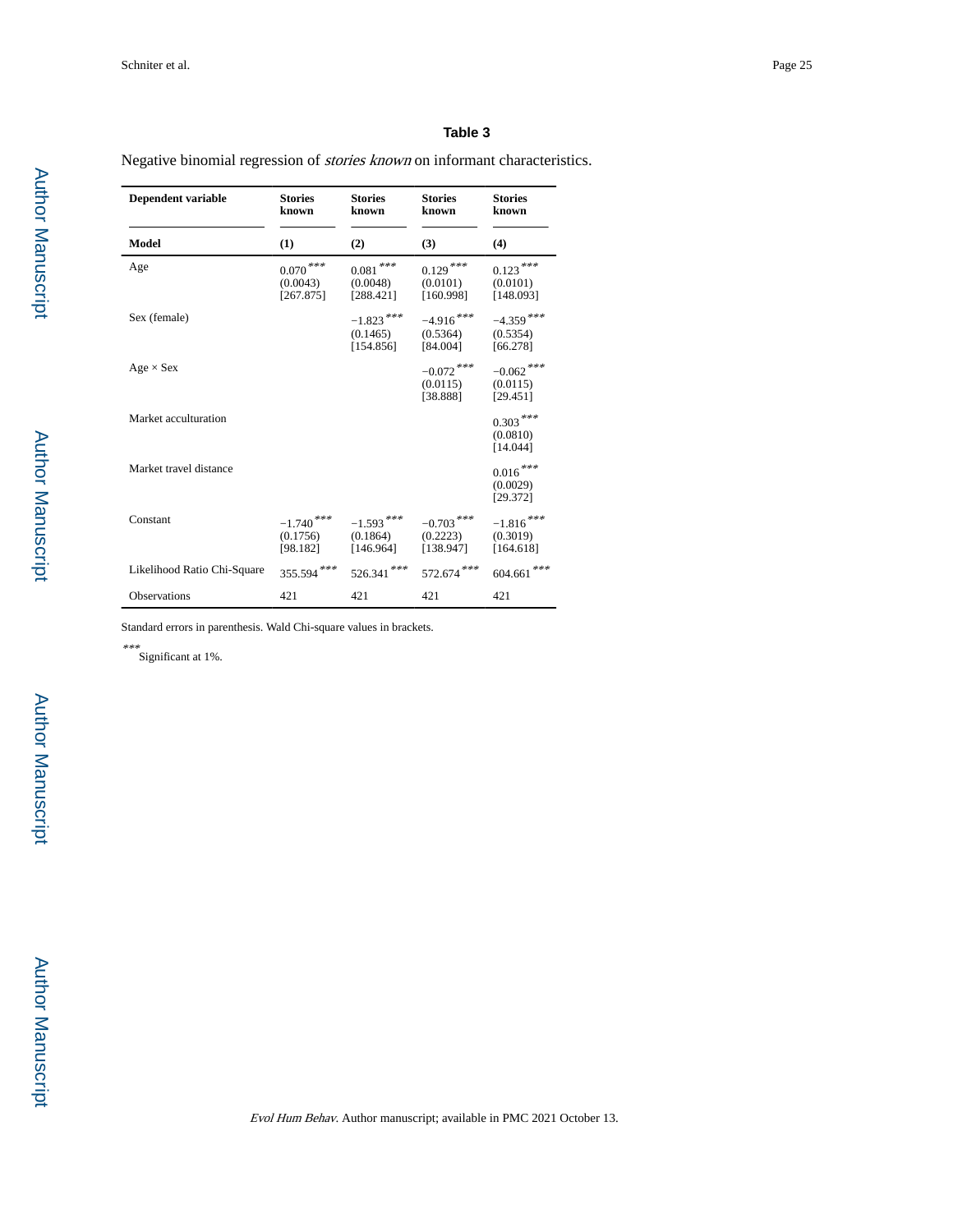Author Manuscript

Negative binomial regression of storytelling on informant characteristics and available audience characteristics. Negative binomial regression of storytelling on informant characteristics and available audience characteristics.

| Dependent variable                    | Storytelling                         | Storytelling                         | <b>Storytelling</b>                                             | Storytelling                                  | Storytelling                                   |
|---------------------------------------|--------------------------------------|--------------------------------------|-----------------------------------------------------------------|-----------------------------------------------|------------------------------------------------|
| Model                                 | $\widehat{E}$                        | $\widehat{c}$                        | $\widehat{\mathbf{c}}$                                          | $\widehat{\mathbf{t}}$                        | $\overline{6}$                                 |
| Age                                   | (0.0104)<br>[13.940]<br>0.039        | (0.0104)<br>[13.705]<br>0.039        | $0.027***$<br>(0.0119)<br>[4.990]                               | $0.025***$<br>(0.0122)<br>[4.071]             | $0.030***$<br>(0.0124)<br>[5.916]              |
| Female                                | $-1.777$ ***<br>(0.6378)<br>[7.759]  | $-1.779$ ***<br>(0.6386)<br>[7.763]  | (0.7148)<br>[2.461]<br>$-1.121$                                 | (0.7308)<br>$-0.986$<br>[1.819]               | $(0.7360)$<br>[2.491]<br>$-1.162$              |
| $Age \times Female$                   | $-0.041$ ***<br>(0.0109)<br>[14.066] | $-0.041$ ***<br>(0.0110)<br>[13.971] | $-0.035$ ***<br>(0.0115)<br>[8.974]                             | $-0.033$ ***<br>(0.0117)<br>[7.878]           | $-0.034$ <sup>***</sup><br>(0.0118)<br>[8.045] |
| Overall ability                       |                                      | (2.9951)<br>[0.026]<br>0.482         |                                                                 |                                               |                                                |
| Oral tradition ability (OT)           |                                      |                                      | $0.779***$<br>(0.3658)<br>[4.531]                               |                                               |                                                |
| Comparative advantage in OT           |                                      |                                      |                                                                 | $0.931***$<br>$(0.4022)$<br>[5.364]           | (0.4384)<br>[0.827]<br>0.399                   |
| Residential younger kin audience size |                                      |                                      |                                                                 |                                               | $-0.006$ <sup>***</sup><br>(0.0023)<br>[7.921] |
| Village audience size                 |                                      |                                      |                                                                 |                                               | (0.0006)<br>[1.233]<br>$-0.001$                |
| Constant                              | $0.628***$<br>(0.1808)<br>[0.667]    | $0.624***$<br>(0.1820)<br>[0.685]    | $0.788$ $\overset{***}{\rule{0pt}{0pt}}$<br>(0.1958)<br>[0.329] | $0.826$ <sup>***</sup><br>(0.2002)<br>[0.652] | $0.958***$<br>(0.2107)<br>[0.807]              |
| Likelihood Ratio Chi-Square           | $35.350***$                          | 35.276 ***                           | $39.812***$                                                     | 40.656 ***                                    | $51.370***$                                    |
| Observations                          | 54                                   | 54                                   | 54                                                              | 54                                            | 54                                             |
| Standard errors in parenthesis.       |                                      |                                      |                                                                 |                                               |                                                |
| Wald Chi-square values in brackets.   |                                      |                                      |                                                                 |                                               |                                                |
| Significant at 5%.<br>**              |                                      |                                      |                                                                 |                                               |                                                |

Evol Hum Behav. Author manuscript; available in PMC 2021 October 13.

Significant at 5%. \*\*\*<br>Significant at 1%. Significant at 1%.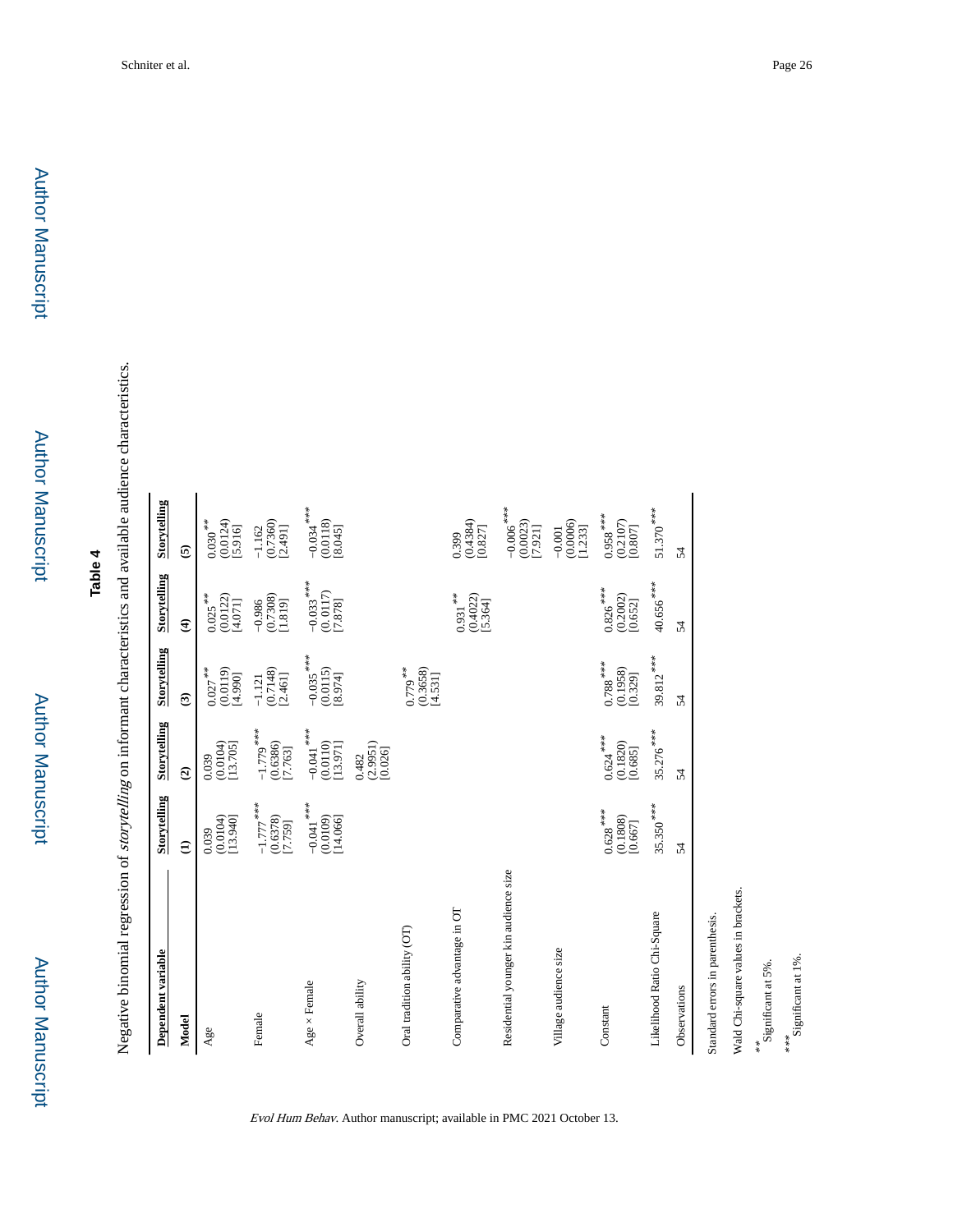| þ |
|---|
|   |
|   |
| i |
|   |
|   |
| t |
|   |
|   |
|   |
|   |
|   |
|   |
|   |
|   |
|   |
|   |
|   |
|   |
|   |
|   |

Author Manuscript

Nomination probability (and number of observed nominations/possible targets), given kinship of potential story source target to informant. Nomination probability (and number of observed nominations/possible targets), given kinship of potential story source target to informant.

|                                                                                                                                                                                                     |                                   |                         |                                              | Consanguineal relatedness: kinship of target to informant |                                                |                                | Overall                            |
|-----------------------------------------------------------------------------------------------------------------------------------------------------------------------------------------------------|-----------------------------------|-------------------------|----------------------------------------------|-----------------------------------------------------------|------------------------------------------------|--------------------------------|------------------------------------|
|                                                                                                                                                                                                     |                                   | 0.500 to<br>0.999       | 0.250 to<br>0.499                            | 0.125 to<br>0.249                                         | 0.001 to 0<br>0.124                            |                                |                                    |
| Affinal relatedness: kinship of target to informant's spouse                                                                                                                                        |                                   | $\widehat{\mathcal{O}}$ | (0,0)                                        | $\widehat{\mathcal{O}}$                                   | (0/0)                                          | 0(0/14)                        | (0(0)0)                            |
|                                                                                                                                                                                                     | $0.500 \text{ to } 0.99900(0/13)$ |                         | 0.5(1/2)                                     | $\begin{pmatrix} 0 \\ 0 \end{pmatrix}$                    | $\begin{pmatrix} 0 & 0 \\ 0 & 0 \end{pmatrix}$ | 0.071(5/70)                    | 0.71 (6/85)                        |
|                                                                                                                                                                                                     | $0.250$ to $0.499$                | (0/0)                   | 0.2(1/5)                                     | 1(1/1)                                                    | (0/0)                                          | 0.071 (3/42)                   | 0.104 (5/48)                       |
|                                                                                                                                                                                                     | $0.125$ to $0.249$                | 0(0/2)                  | (00)                                         | (1/0)                                                     | (0/0)                                          | (61/0)0                        | (0/22)                             |
|                                                                                                                                                                                                     | 0.001 to 0.124                    | (0/0)                   | (0/0)                                        | (0/0)                                                     | (0/0)                                          | 0(0/6)                         | (0/6)                              |
|                                                                                                                                                                                                     |                                   |                         | $0.463(44/95)$ $0.595(47/79)$ $0.667(18/27)$ |                                                           | (0/0)                                          | $0.022(122/5441)$ 0 (156/5642) |                                    |
|                                                                                                                                                                                                     | Overall                           |                         | $0.4(44/110)$ $0.570(49/86)$ $0.655(19/29)$  |                                                           | (0/0)                                          | 0.008(44/5592)                 | 5817 possible targets <sup>a</sup> |
| Note. Consanguineal relatedness is expressed with the coefficient of relationship r, as defined by Wright (1922). We also use an affinal coefficient of relationship, based on consanguineal relate |                                   |                         |                                              |                                                           |                                                |                                |                                    |

dness (r) Note. Consanguineal relatedness is expressed with the coefficient of relationship r, as defined by Wright (1922). We also use an affinal coefficient of relationship, based on consanguineal relatedness (r) calculated from the spouse's perspective. calculated from the spouse's perspective.

 $^4$ Kinship relationship information is missing for 31% of all 8424 possible target-informant dyads. Kinship relationship information is missing for 31% of all 8424 possible target-informant dyads.